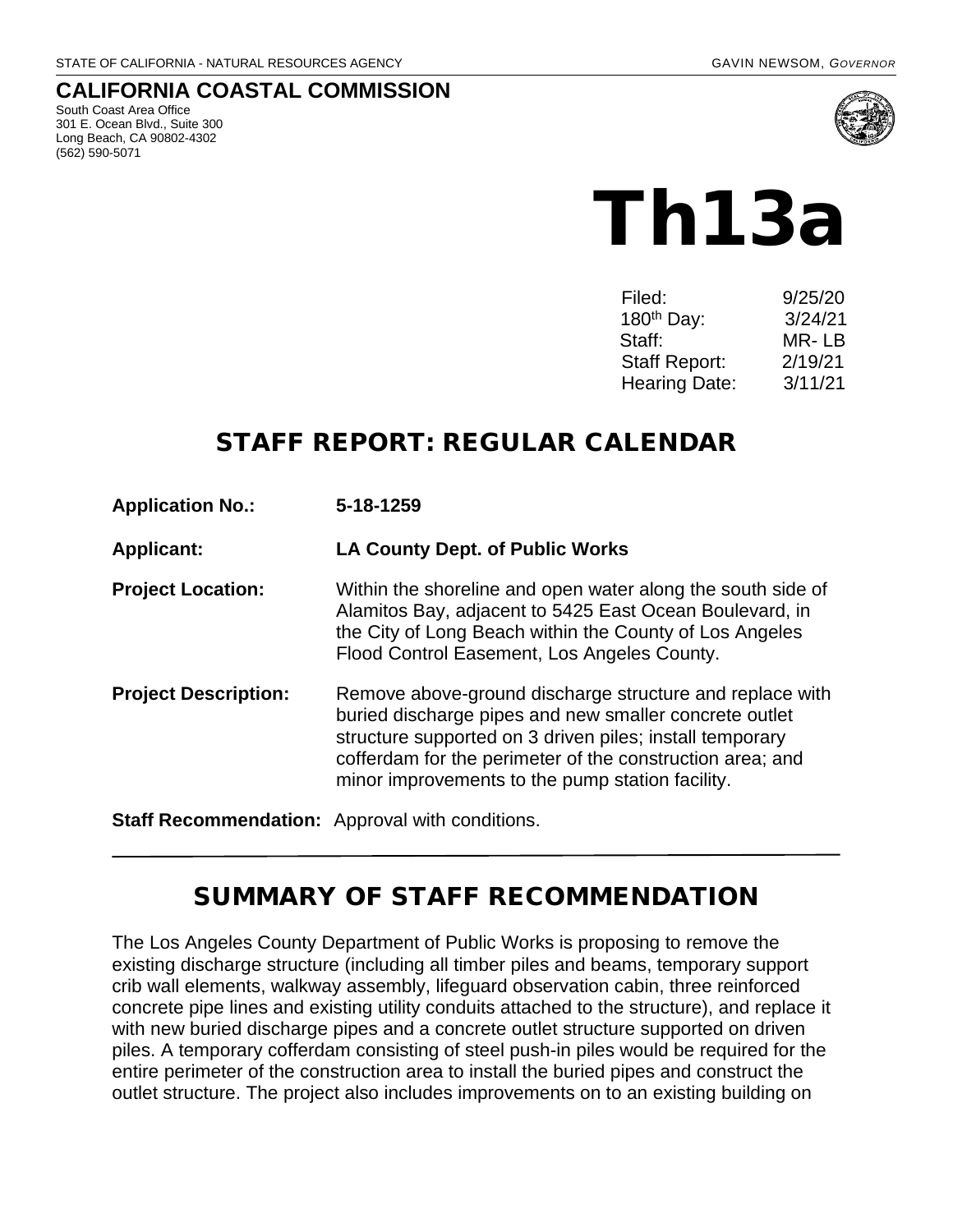the sandy beach: removing the existing pump station roof, increasing the height of the exterior walls three feet, and installing a new steel frame roof, 3 feet higher than the existing height to accommodate a new bridge crane. Additional improvements to the pump station include replacing the existing office, bathroom and associated amenities, and all pump station access doors. Also, electrical service disconnection and reconnection and lighting upgrades would be performed at the pump station.

Public access to along the public beach will be enhanced by the proposed project. The project has been designed to avoid adverse impacts to marine resources and, as conditioned, is designed with adaptation strategies designed to withstand the near-term effects of natural hazards including severe storms, high tides, and sea level rise. **Special Condition 7** limits the authorization to twenty years and requires the applicant to develop a long-term plan to reconstruct the pump station to ensure the facility is safe from coastal hazards in the near future.

Commission staff recommends approval of Coastal Development Permit Application No. 5-18-1259 with 8 special conditions to ensure that the project preserves and enhances coastal resources. **Special Condition 1** regulates timing of construction and public access. **Special Condition 2** requires an eelgrass survey and mitigation requirements. **Special Condition 3** requires a Caulerpa taxifolia survey. **Special Condition 4** requires a bird nesting survey and pile driving noise restrictions. **Special Conditions 5**  requires the implementation of construction best management practices. **Special Condition 6** requires resource agency approvals. **Special Condition 7** requires a length of development authorization of 20 years, and **Special Condition 8** requires the applicant to assume the risk of working in a potentially hazardous environment. **Special Condition 9** requires the applicant to survey the project area for sensitive marine species prior to installation of the cofferdam and protocol to follow if they are encountered.

As conditioned, the project is consistent with Chapter 3 of the Coastal Act.

# Table of Contents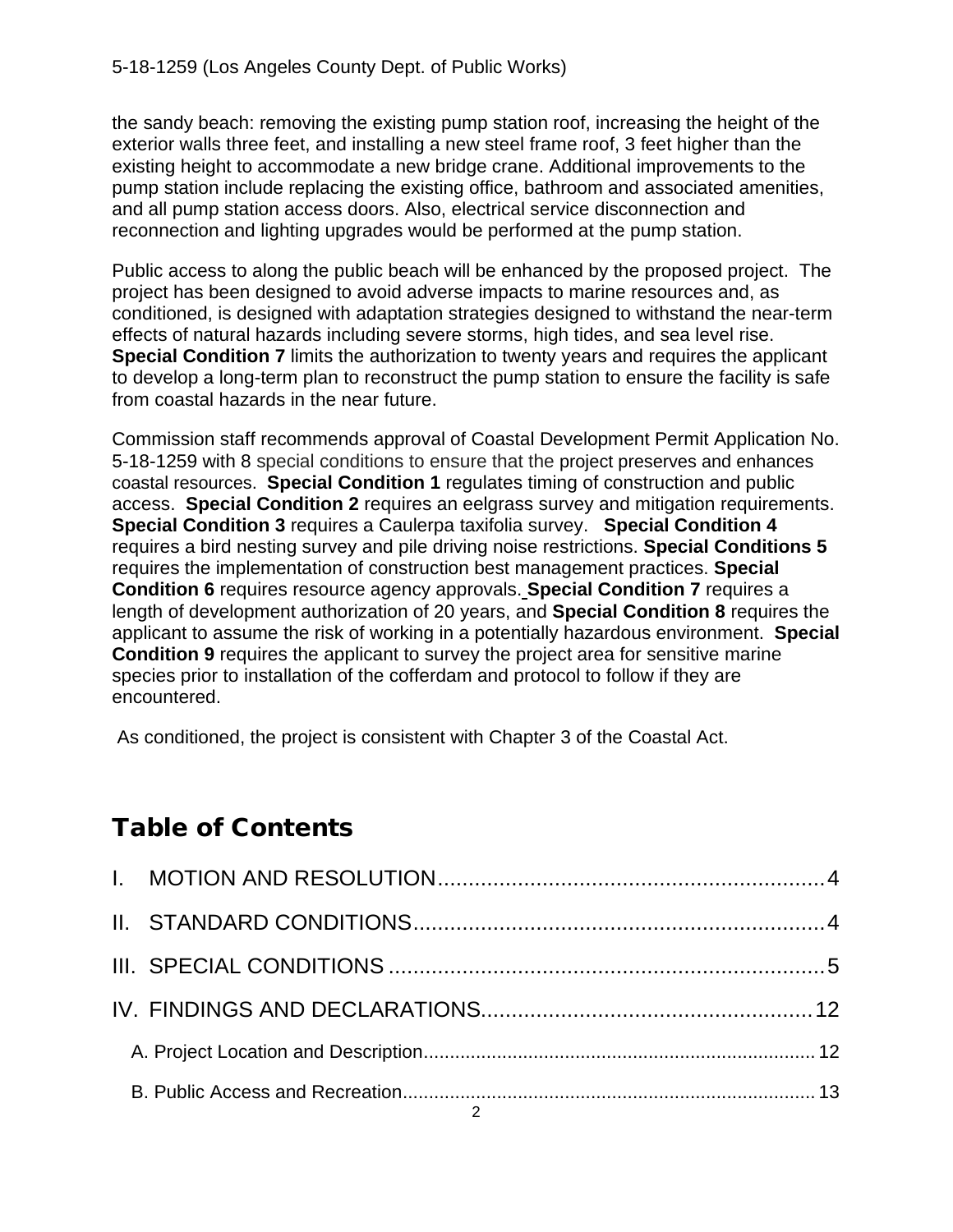## **EXHIBITS**

|  |  | <b>Exhibit 1-Vicinity Map</b> |
|--|--|-------------------------------|
|--|--|-------------------------------|

- **Exhibit 2—Aerial Site Plan**
- **Exhibit 3 Plans**
- **Exhibit 4 CCC Emergency Permit G-5-19-0045**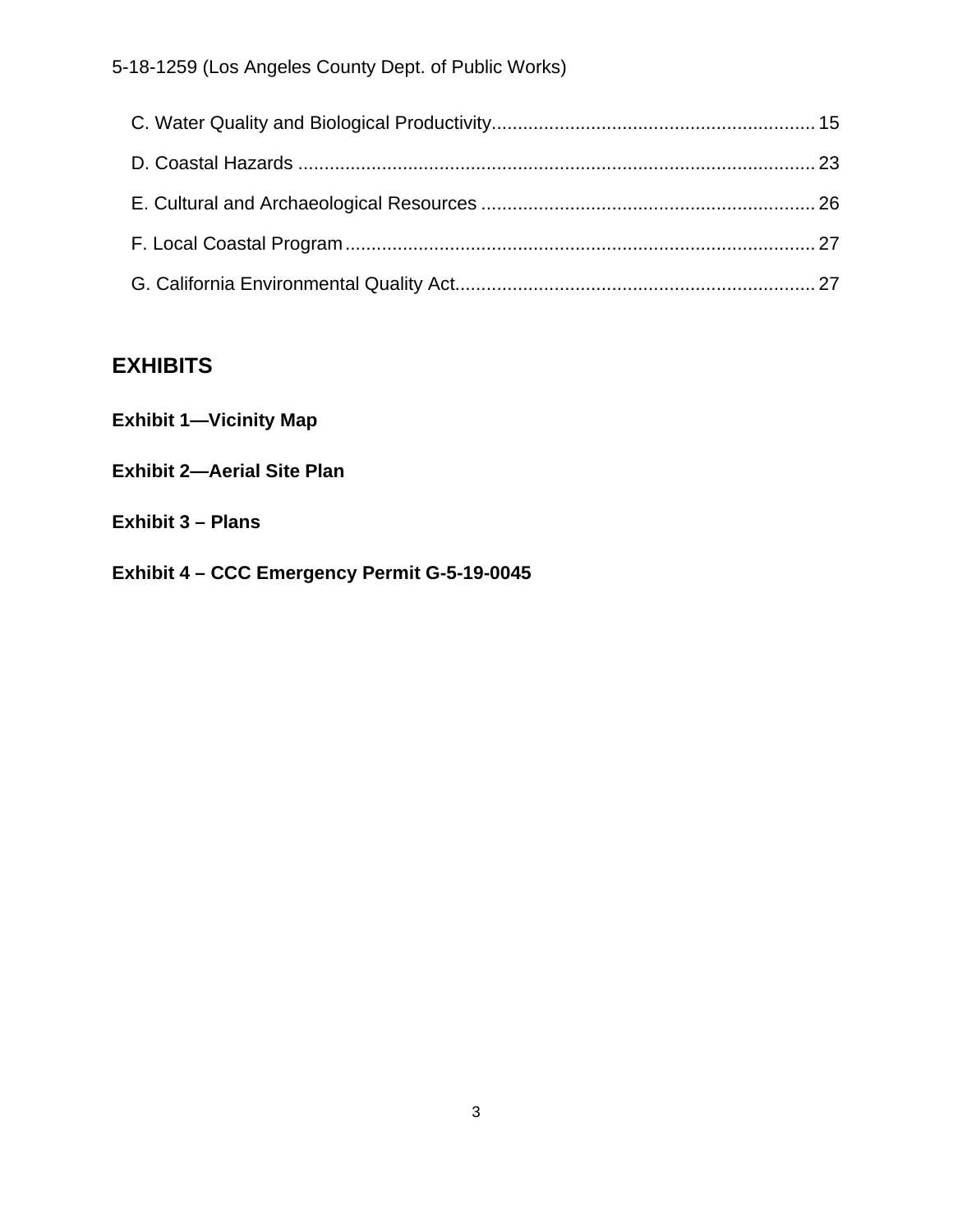# <span id="page-3-0"></span>**I. MOTION AND RESOLUTION**

#### **Motion:**

I move that the Commission approve Coastal Development Permit 5-18-1259 pursuant to the staff recommendation.

#### **Staff Recommendation of Approval:**

Staff recommends a **YES** vote on the foregoing motion. Passage of this motion will result in approval of the permit as conditioned and adoption of the following resolution and findings. The motion passes only by affirmative vote of a majority of Commissioners present.

#### **Resolution to Approve the Permit:**

The Commission hereby approves the Coastal Development Permit for the proposed project and adopts the findings set forth below on grounds that the development as conditioned will be in conformity with the policies of Chapter 3 of the Coastal Act. Approval of the permit complies with the California Environmental Quality Act because either 1) feasible mitigation measures and/or alternatives have been incorporated to substantially lessen any significant adverse effects of the development on the environment, or 2) there are no further feasible mitigation measures or alternatives that would substantially lessen any significant adverse impacts of the development on the environment.

# <span id="page-3-1"></span>**II. STANDARD CONDITIONS**

- **1. Notice of Receipt and Acknowledgment**. The permit is not valid and development shall not commence until a copy of the permit, signed by the applicant or authorized agent, acknowledging receipt of the permit and acceptance of the terms and conditions, is returned to the Commission office.
- **2. Expiration**. If development has not commenced, the permit will expire two years from the date on which the Commission voted on the application. Development shall be pursued in a diligent manner and completed in a reasonable period of time. Application for extension of the permit must be made prior to the expiration date.
- **3. Interpretation**. Any questions of intent of interpretation of any condition will be resolved by the Executive Director or the Commission.
- **4. Assignment**. The permit may be assigned to any qualified person, provided assignee files with the Commission an affidavit accepting all terms and conditions of the permit.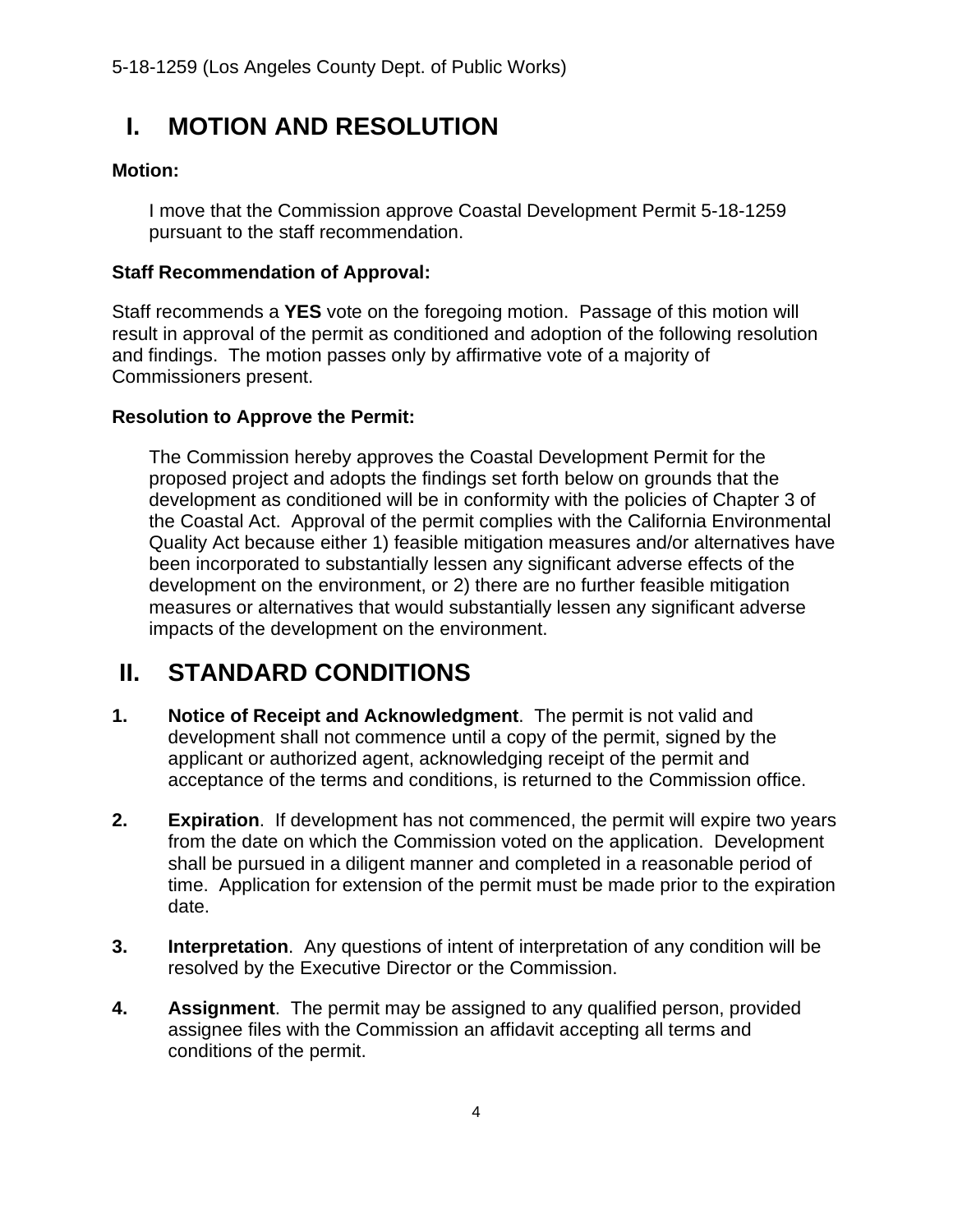**5. Terms and Conditions Run with the Land**. These terms and conditions shall be perpetual, and it is the intention of the Commission and the applicant to bind all future owners and possessors of the subject property to the terms and conditions.

# <span id="page-4-0"></span>**III. SPECIAL CONDITIONS**

- **1. Timing of Construction and Public Access**. By acceptance of this permit, the applicant agrees to minimize adverse impacts to public use of the beach or public parking lots resulting from construction activities as required below:
	- a. Construction shall begin as soon as possible following the rain season, so as to conclude as soon as possible and minimize impacts during summer beach use season.
	- b. If construction continues beyond Memorial Day, the applicant shall only restrict areas of the project area where construction is actively occurring and shall minimize impacts to the sandy beach and beach parking lots. The applicant shall provide regular updates (at least bi-weekly) on construction progress and measures implemented to minimize impacts to the Executive Director during the summer beach use season (Memorial Day to Labor Day).

#### **2. Eelgrass Survey and Mitigation Requirements**.

- a. A. Pre-Construction Eelgrass Survey. A valid pre-construction eelgrass (Zostera marina) survey shall be completed during the period of active growth of eelgrass (typically March through October). The pre-construction survey shall be completed prior to the beginning of construction and shall be valid until the next period of active growth. If any portion of the project commences in a previously undisturbed area after the last valid eelgrass survey expires, a new survey is required prior to commencement of work in that area. The survey shall be prepared in full compliance with the "California Eelgrass Mitigation Policy" dated October 2014 (see http://www.westcoast.fisheries. noaa.gov/habitat/habitat\_types/ seagrass\_info/california\_eelgrass.html) (except as modified by this special condition) adopted by the National Marine Fisheries Service and shall be prepared in consultation with the California Department of Fish and Wildlife. The permittee shall submit the eelgrass survey for the review and approval by the Executive Director within five (5) business days of completion of each eelgrass survey and in any event no later than fifteen (15) business days prior to commencement of any development.
- b. Post Construction Eelgrass Survey. If any eelgrass is identified in the project area by the survey required in subsection A of this condition above, within one month after the conclusion of construction, the permittee shall survey the project site to determine if any eelgrass was adversely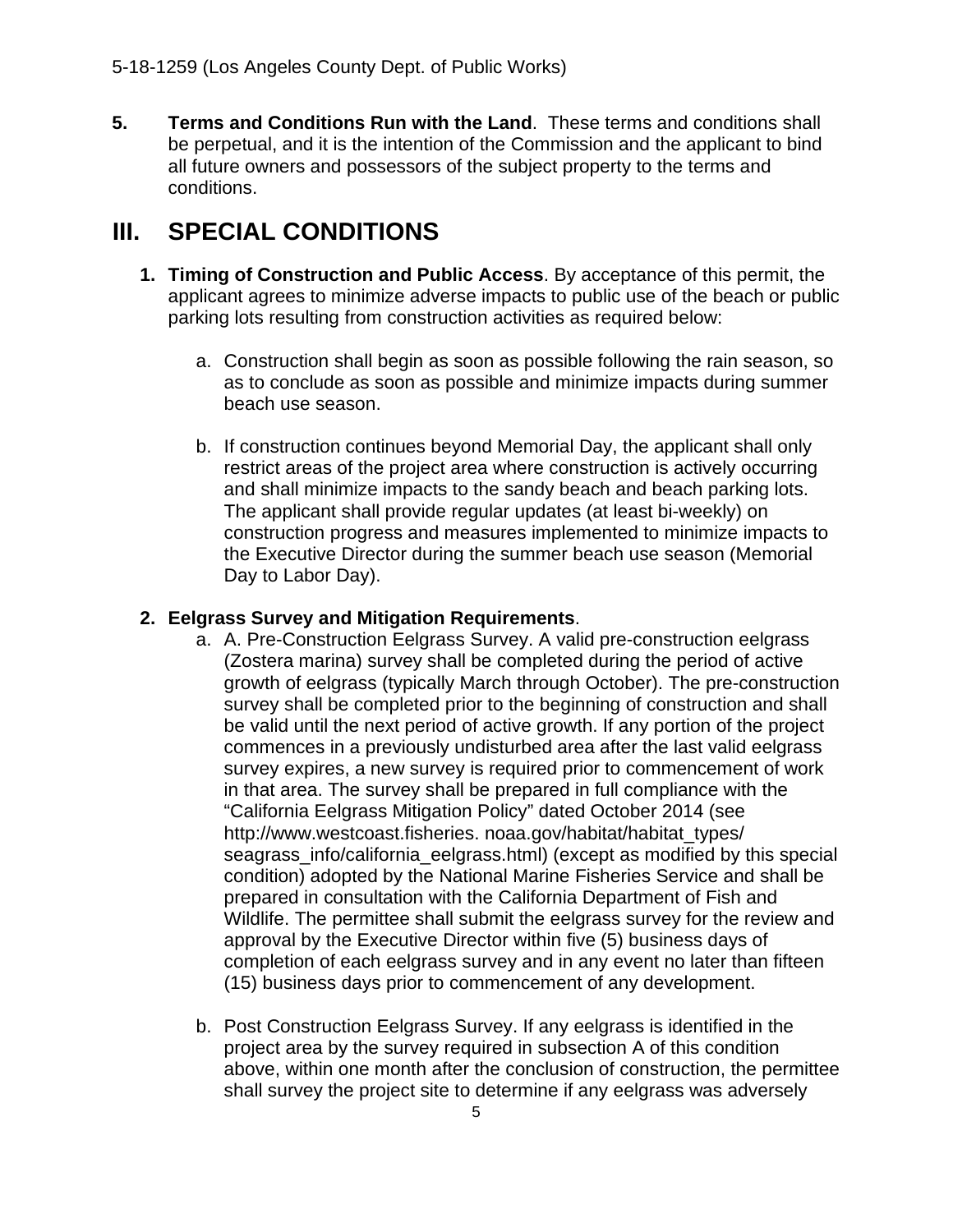impacted. The survey shall be prepared in full compliance with the "California Eelgrass Mitigation Policy" dated October 2014 (except as modified by this special condition) adopted by the National Marine Fisheries Service and shall be prepared in consultation with the California Department of Fish and Wildlife. The permittee shall submit the postconstruction eelgrass survey for the review and approval by the Executive Director within thirty (30) days after completion of the survey. If any eelgrass has been impacted, the permittee shall replace the impacted eelgrass at a minimum 1.38:1 ratio on-site, or at another location, in accordance with the California Eelgrass Mitigation Policy. The exceptions to the required 1.38:1 mitigation ratio found within the California Eelgrass Mitigation Policy shall not apply. Implementation of mitigation shall require an amendment to this permit 18-1259 or a new Coastal Development Permit unless the Executive Director determines that no amendment or new permit is legally required.

#### **3. Caulerpa Taxifolia Survey**.

- a. Not earlier than 90 days nor later than 30 days prior to commencement or recommencement of any development authorized under this Coastal Development Permit (the "project"), the permittee shall undertake a survey of the project area and a buffer area at least 10 meters beyond the project area to determine the presence of the invasive alga Caulerpa taxifolia. The survey shall include a visual examination of the substrate. If any portion of the project commences in a previously undisturbed area after the last valid Caulerpa taxifolia survey expires, a new survey is required prior to commencement of work in that area.
- b. The survey protocol shall be prepared in consultation with the Regional Water Quality Control Board, the California Department of Fish and Wildlife, and the National Marine Fisheries Service.
- c. Within five business days of completion of the survey, the permittee shall submit the survey:
	- i. for the review and approval by the Executive Director; and
	- ii. to the Surveillance Subcommittee of the Southern California Caulerpa Action Team (SCCAT). The SCCAT Surveillance Subcommittee may be contacted through William Paznokas, California Department of Fish & Wildlife (858-467- 4218) or Bryant Chesney, National Marine Fisheries Service (562-980-4043), or their successors.
- d. If Caulerpa taxifolia is found within the project or buffer areas, the permittee shall not proceed with the project until 1) the permittee provides evidence to the Executive Director that all Caulerpa taxifolia discovered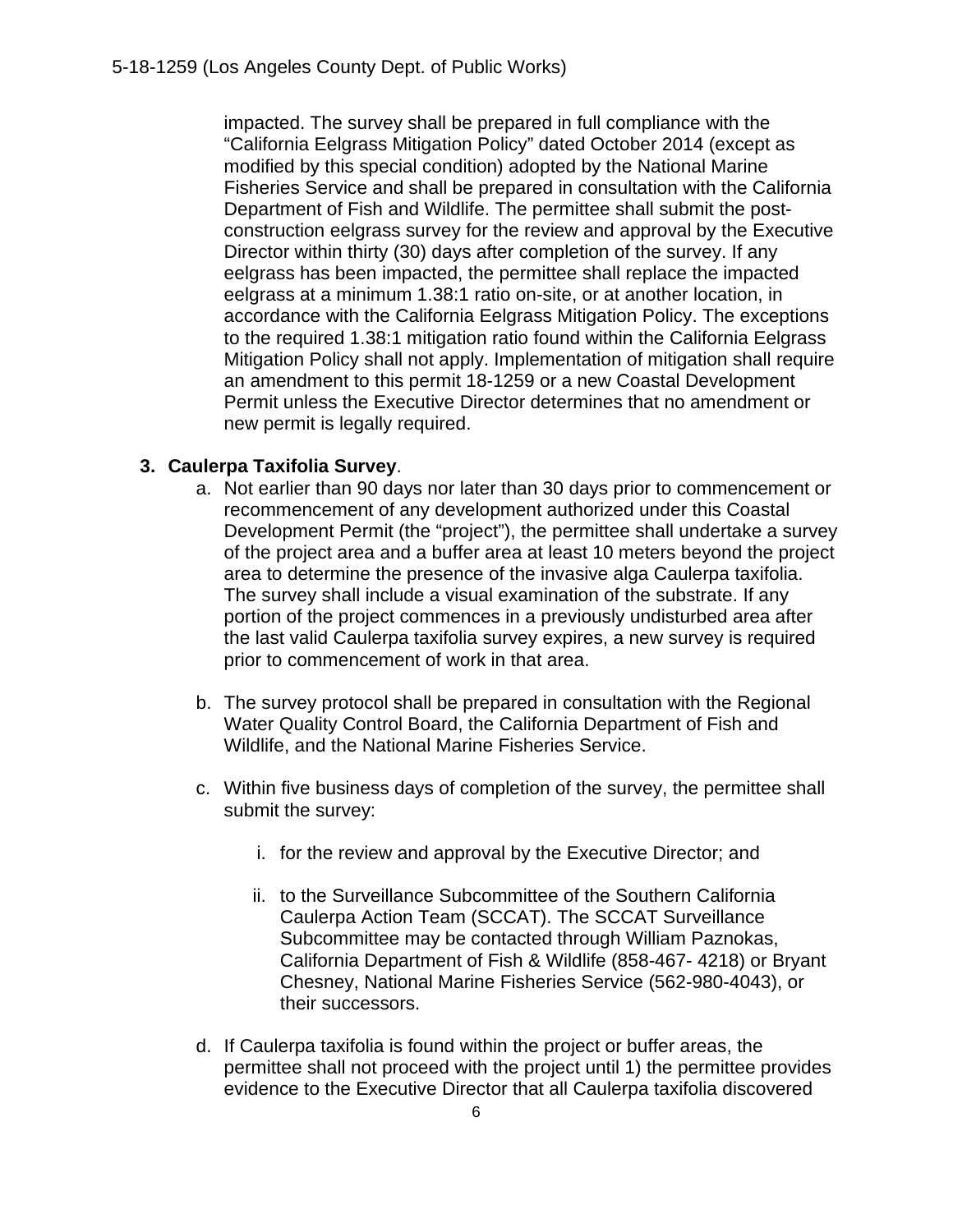within the project and buffer area has been eliminated in a manner that complies with all applicable governmental approval requirements, including but not limited to those of the California Coastal Act, or 2) the permittee has revised the project to avoid any contact with Caulerpa taxifolia. No revisions to the project shall occur without a Coastal Commission approved amendment to this Coastal Development Permit unless the Executive Director determines that no amendment is legally required.

- **4. Bird Nesting Survey and Pile Driving Noise Restrictions**. BY ACCEPTANCE OF THIS PERMIT, the permittee agrees to retain the services of a qualified independent biologist or environmental resources specialist with appropriate qualifications acceptable to the Executive Director, to conduct a biological survey of the trees within 300 feet of project site prior to (within five days of) the commencement of demolition and construction activities. The environmental resource specialist shall be directed to conduct the survey in order to determine the presence of sensitive or endangered bird species nesting or roosting within 300 feet of the work site and shall immediately report the findings of the survey to the Executive Director. In the event that the environmental specialist reports any sensitive or endangered bird species nesting or roosting within 300 feet of the work site, the following restrictions shall apply:
	- a. A. Construction noise reduction measures such as sound shields made from plywood or sound-board or molded sound shields shall be used and measures shall be taken to minimize loud noise generation to the maximum feasible extent during construction. Permanent lighting shall be shielded and directed downward. Bright upward shining lights shall not be used during construction and construction employees shall not bring pets (e.g. dogs and cats) to the construction site.
	- b. Noise generated by construction (including, but not limited to, pile driving) shall not exceed 85 dB at any active roosting or nesting site within 300 feet of project site. If construction noise exceeds 85 dB, then alternative methods of pile driving (including, but not limited to, vibratory pile driving, press-in pile placement, drilling, dewatered isolation casings, etc.) or other sound mitigation measures (including, but not limited to, sound shielding and noise attenuation devices) shall be used as necessary to achieve the required dB threshold levels. If these sound mitigation measures do not reduce noise levels, construction within 300 feet of the roosting or nesting trees shall cease and shall not recommence until either new sound mitigation can be employed or nesting is complete.
- **5. Construction Best Management Practices**. In order to minimize adverse environmental impacts and the unpermitted deposition, spill, or discharge of any liquid or solid into the sea, the permittee shall implement the following construction best management practices, in addition to those construction best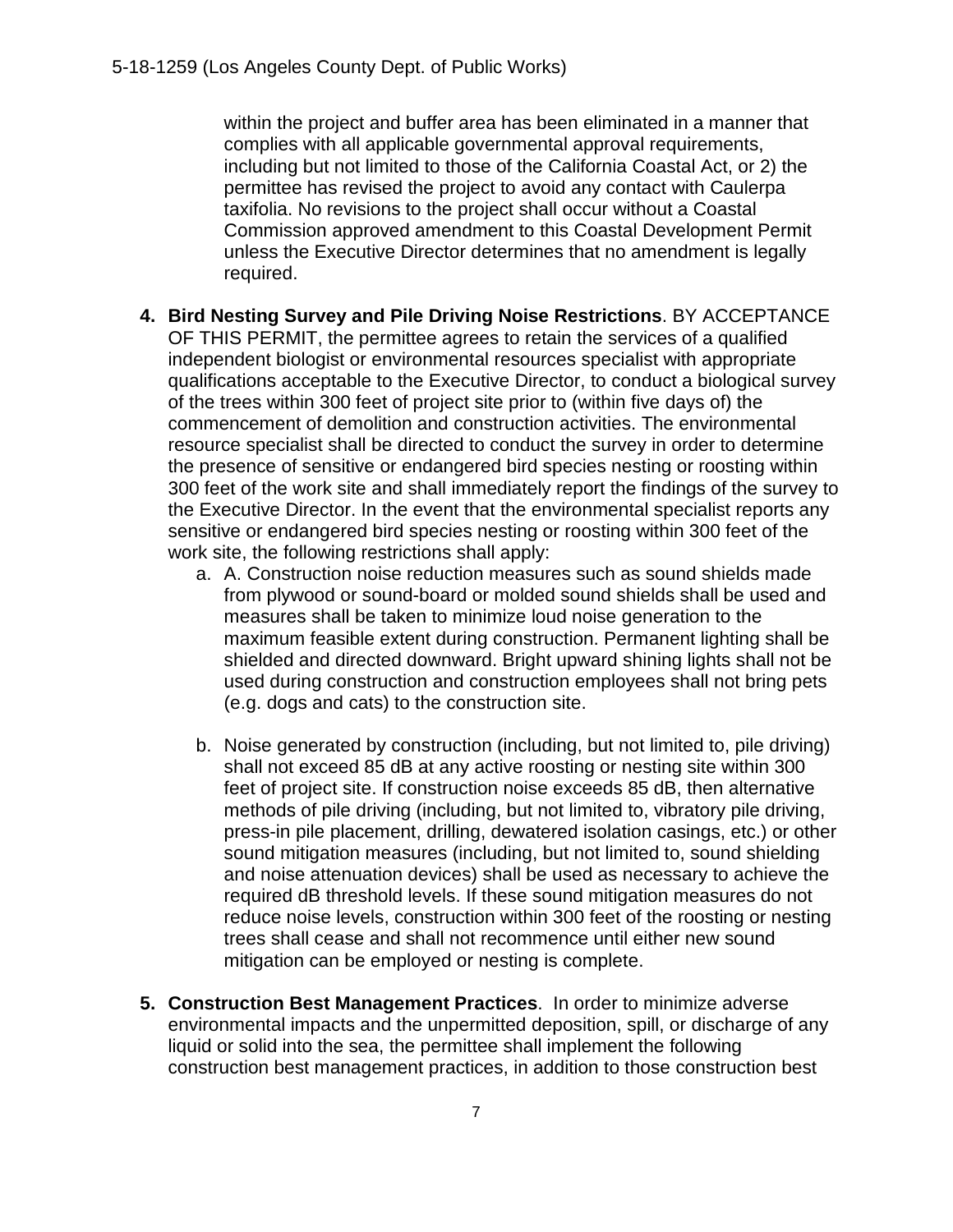management proposed by the application submitted to the Coastal Commission's South Coast District office on July 6, 2020.

- a. A. Silt curtains will be utilized to control turbidity during removal and placement of piles.
- b. Floating booms shall be maintained around the project site in order to capture floating debris during all demolition and construction phases.
- c. Where permitted, disturbance to the ocean bottom and intertidal areas shall be minimized.
- d. The permittee shall use the least damaging alternative for the construction of pilings and any other activity that will disturb benthic sediments. The applicants shall limit, to the greatest extent practicable, the suspension of benthic sediments into the water column.
- e. Machinery or construction materials not essential for project improvements are prohibited at all times in the subtidal or intertidal zones.
- f. Prior to demolition, mollusks (clams, snails, etc.), echinoderms (sea stars, urchins, sea cucumbers), arthropods (crabs, etc.) and other native marine animals found on the piles and docks to be removed from the project site shall be relocated to another part of the bay.
- g. Sand from the beach, cobbles, or shoreline rocks shall not be used for construction material.
- h. Netting, sandbags, tarps and/or other forms of barriers shall be installed between the water and work areas and equipment storage areas to prevent any unpermitted material from entering Alamitos Bay.
- i. The storage or stockpiling of soil, silt, other organic or earthen materials, or any materials and chemicals related to the construction shall not occur where such materials/chemicals could pass into the waters of Alamitos Bay or the sea. Stockpiled fill shall be stabilized with geofabric covers or other appropriate cover. Staging and storage of construction machinery and storage of debris shall not take place on any beach.
- j. Erosion control/sedimentation BMPs shall be used to control sedimentation impacts to coastal waters during project staging and demolition. BMPs shall include a preconstruction meeting to review procedural and BMP guidelines.
- k. Construction activities within tidal and upland work areas shall not commence until all sediment, turbidity, and runoff control measures as appropriate have been properly installed in and around active work areas
- l. Spills of construction equipment fluids or other hazardous materials shall be immediately contained on-site and disposed of in an environmentally safe manner as soon as possible. Disposal within the coastal zone shall require a coastal development permit.
- m. Construction vehicles operating at the project site shall be inspected daily to ensure there are no leaking fluids. If there are leaking fluids, the construction vehicles shall be serviced immediately. Equipment and machinery shall be serviced, maintained and washed only in confined areas specifically designed to control runoff and prevent discharges into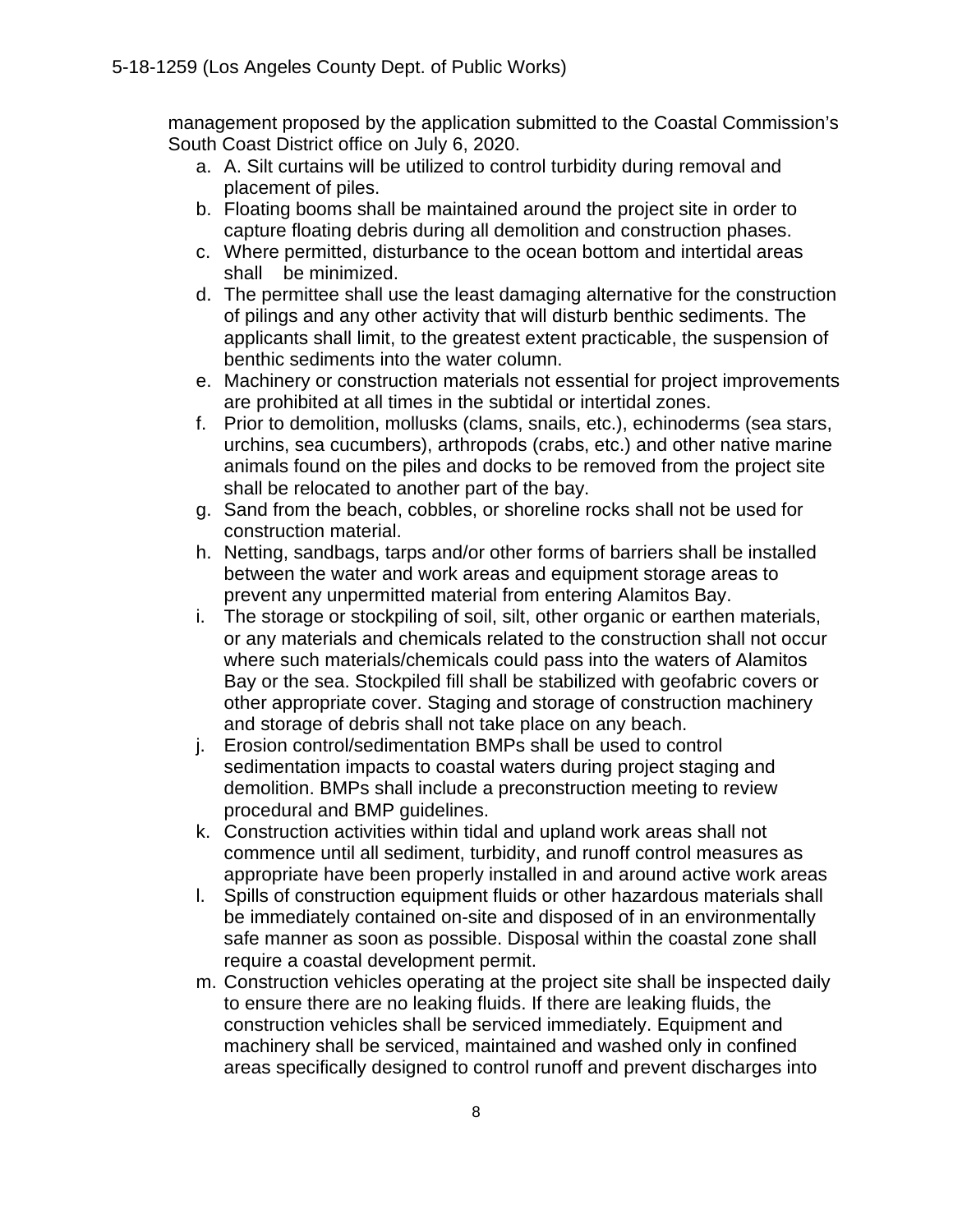Alamitos Bay or the sea. Thinners, oils or solvents shall not be discharged into sanitary or storm sewer systems.

- n. All fueling and maintenance of construction equipment except for the barge-mounted crane shall occur within upland areas outside of environmentally sensitive habitat areas or within designated staging areas. Mobile fueling of construction equipment and vehicles on and around the marina construction site shall be prohibited. Mechanized heavy equipment and other vehicles used during the construction process except for the barge-mounted crane shall not be stored or re-fueled within 50 feet of drainage courses and other coastal waters.
- o. Hazardous materials management equipment including oil containment booms and absorbent pads shall be available immediately on-hand at the project site, and a registered first-response, professional hazardous materials clean-up/remediation service shall be locally available on call.
- p. Washout from concrete trucks shall be disposed of at a location not subject to runoff and more than fifty feet away from all storm drains, open ditches and surface waters.
- q. Fuels, lubricants, and solvents shall not be allowed to enter the coastal waters or wetlands, and all equipment used during construction shall be free of leaks at all times.
- r. All floatable debris and trash generated by construction activities within the project area shall be disposed of as soon as possible or at the end of each day.
- s. Divers will recover non-buoyant debris discharged into coastal waters as soon as possible after loss.
- t. The permittee shall dispose of all demolition and construction debris resulting from the proposed project at an appropriate location in a timely manner. If the disposal site is located within the coastal zone, a coastal development permit or an amendment to this permit shall be required before disposal can take place.
- u. At the end of the construction period, the permittee shall inspect the project area and ensure that no debris, trash or construction material has been left on the shore or in the water, and that the project has not created any hazard to navigation.
- v. Material used for construction of piers, pilings, docks, dolphins, or slips shall not include timber preserved with creosote, Ammoniacal Copper Arsenate (ACA), or similar petroleum-derived products. Pilings treated with Ammoniacal Zinc Arsenate (ACZA) or Chromated Copper Arsenate (CCA) shall be used only if wrapped or coated prior to installation with a water tight plastic sleeve, or similar sealant. To prevent the introduction of toxins and debris into the marine environment, the use of plastic wrapped pilings (e.g., PVC Pilewrap) and reinforced plastic for pilings (e.g., high density polyethylene (HDPE) pile armor), shall conform to the following requirements:
	- i. The material used shall be durable and a minimum of one-tenth of an inch thick.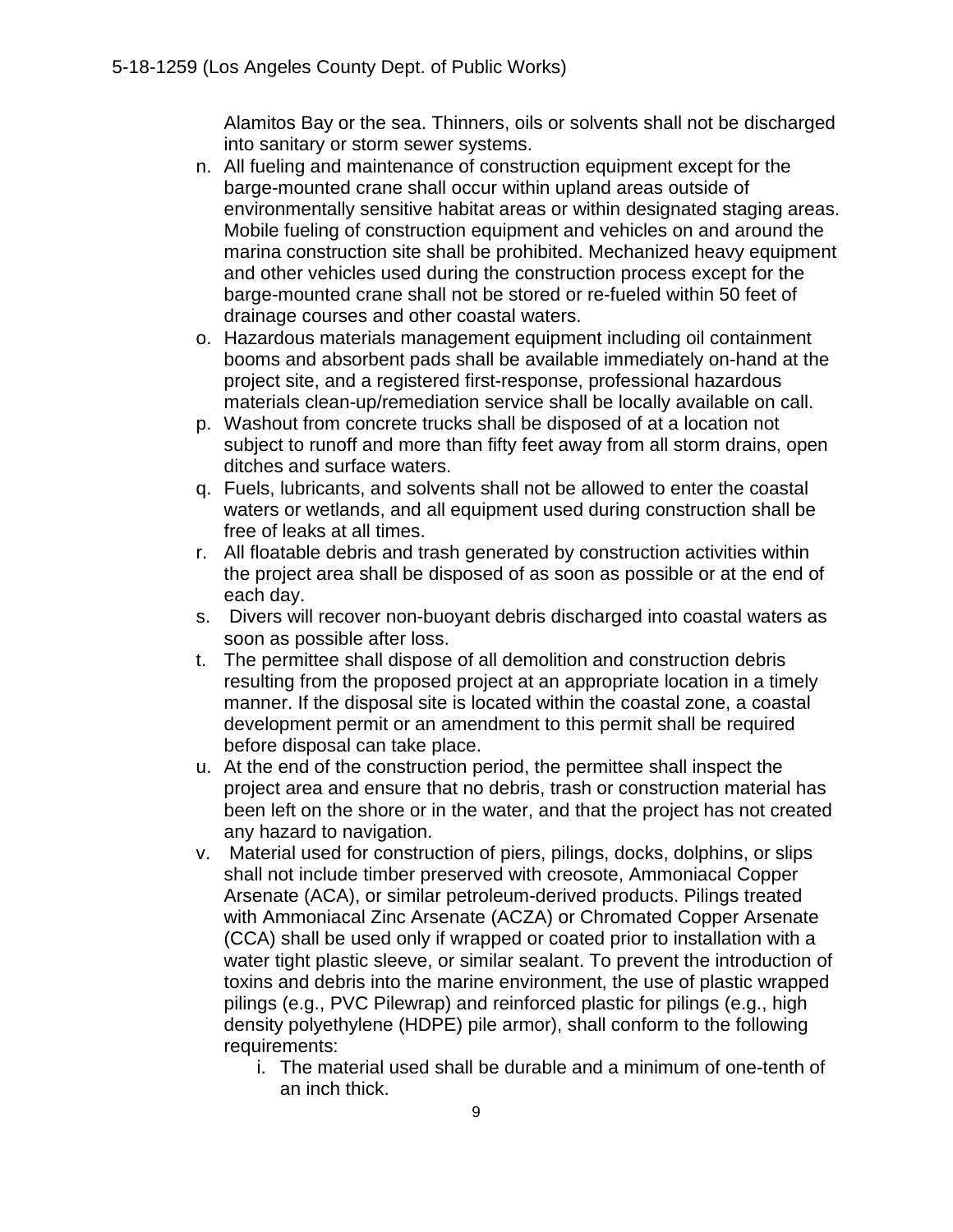- ii. All joints shall be sealed to prevent leakage.
- w. Measures shall be taken to prevent ACA, CCA and/or ACZA from dripping over the top of plastic wrapping into State Waters. These measures may include wrapping pilings to the top or installing collars to prevent dripping.
- x. The plastic sleeves shall extend a minimum of 18 inches below the mudline.
- y. Plastics used to protect concrete or timber piers and docks or for flotation shall be subject to regular inspection to prevent sloughing of plastics into the waterway. A comprehensive inspection and maintenance plan shall be a requirement of any approval for projects involving plastic/or similar material wrapped piles, for the life of the piles.
- z. The permittee shall be made responsible for removal of failed docks or materials.

If federal or state regulatory agencies, through new or better scientific information, determine that environmentally less damaging materials or methods are available for new piles or piling replacement, the least environmentally damaging materials and/or methods should be required for such projects, where feasible.

The permittee shall include the requirements of this condition on all plans and contracts issued for the project. The permittee shall implement and carry out the project staging and construction plan during all demolition, staging, and construction activities.

**6. Resource Agencies.** The permittee shall comply with all requirements, requests and mitigation measures from the California Department of Fish and Wildlife, Regional Water Quality Control Board, U.S. Army Corps of Engineers, and the U.S. Fish and Wildlife Service with respect to preservation and protection of water quality and marine environment. Any change in the approved project that may be required by the above-stated agencies shall be submitted to the Executive Director in order to determine if the proposed change shall require a permit amendment pursuant to the requirements of the Coastal Act and the California Code of Regulations.

#### **7. Development Authorization**

a. The approved development is authorized for 20 years from the date of approval [i.e., through March 11, 2041]. BY ACCEPTANCE OF THE PERMIT, the Permittee acknowledges and agrees that the development authorized pursuant to this CDP is thus interim and temporary, and is permitted for the time frame identified in order to provide a reasonable period of time for the Permittee to evaluate future risk of coastal hazards as influenced by sea level rise and to plan, develop, and implement any necessary responses to coastal hazards including adaptation or alternatives, to ensure minimization of risk in the long term, and to address any coastal resource impacts associated with maintaining the subject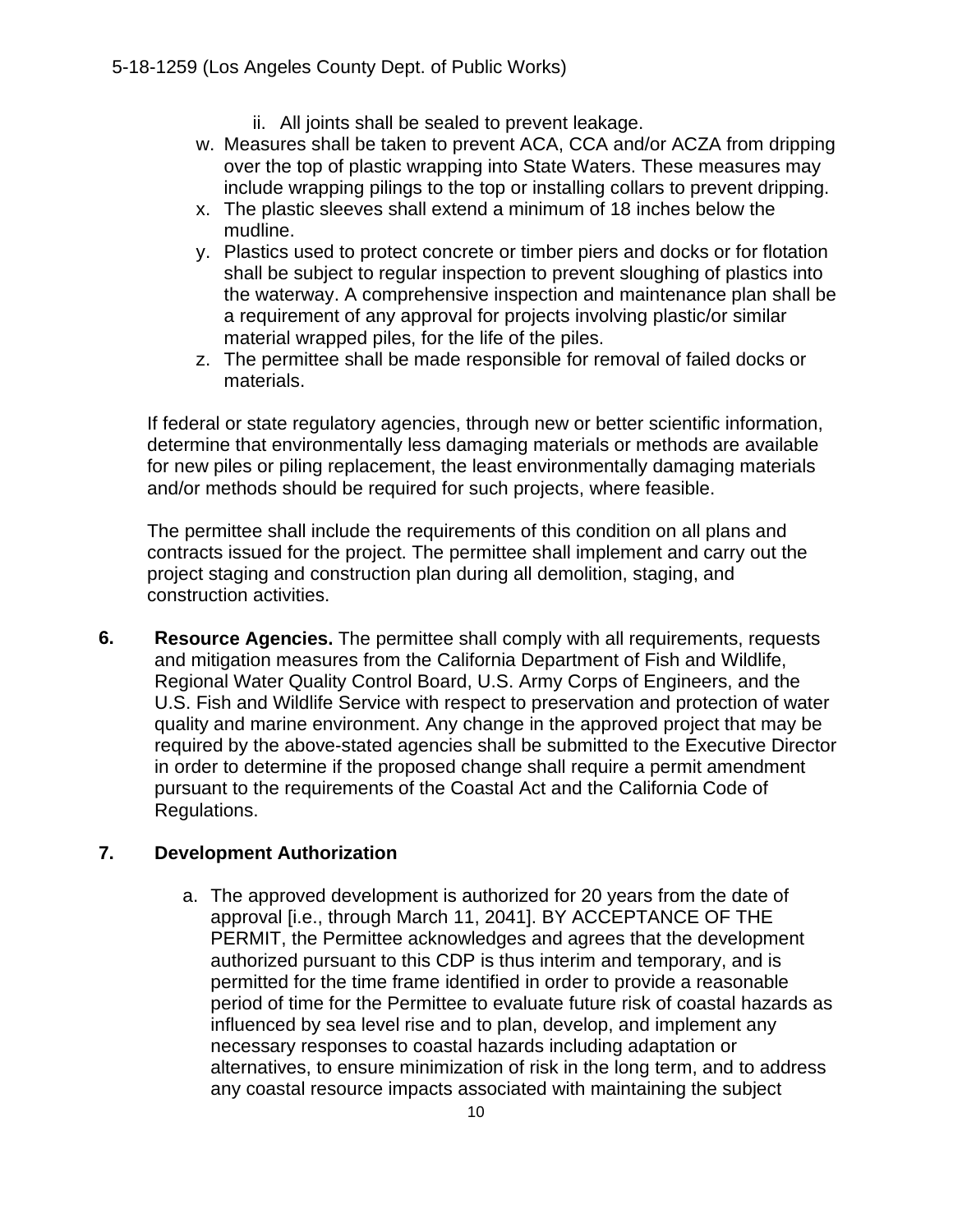development at this location (e.g., impacts associated with any coastal hazards protection measures, such as expanded number of piles, walls, or berms to protect the approved facility).

- b. Prior to the expiration of the authorization period of the development (i.e., before March 11, 2041), the Permittee or its successors shall submit to the Commission an application for a CDP amendment to either (a) remove the approved development in its entirety and restore the affected areas to a sandy beach condition, or (b) extend the length of time the development is authorized and modify its design as needed to ensure consistency with the Coastal Act. If a complete application is filed before the end of the authorization period, the authorization period shall be automatically extended until the time the Commission acts on the application.
- c. The required amendment application shall conform to the Commission's permit filing regulations at the time and shall at a minimum include, along with other required information, a Coastal Hazards Analysis and Adaptation Plan that provides a clear long-term plan to ensure that the approved development minimizes flood hazard risks to the facility through at least the year 2100. The plan shall include:
	- i. Information on flood conditions and other coastal hazards in the project area obtained through periodic monitoring and recording of conditions in the project area during extreme tide and storm events. The information should include an assessment of cumulative changes to the approved development's coastal hazard risk over time.
	- ii. A geotechnical analysis of current and future coastal hazards in the project area taking into account local sea level rise, considering medium-high risk aversion and extreme (H++) risk aversion scenarios, and based on the best available science at the time of plan preparation. The analysis shall address flooding associated with large storm events (the 100-year storm or greater), accounting for the confluence of riverine and coastal flooding.
- **8. Assumption of Risk, Waiver of Liability, and Indemnity**. By acceptance of this permit, the applicant acknowledges and agrees (i) that the site may be subject to hazards from slope instability, erosion, landslides and wave uprush, storm conditions, and sea level rise; (ii) to assume the risks to the applicant and the property that is the subject of this permit of injury and damage from such hazards in connection with this permitted development; (iii) to unconditionally waive any claim of damage or liability against the Commission, its officers, agents, and employees for injury or damage from such hazards; and (iv) to indemnify and hold harmless the Commission, its officers, agents, and employees with respect to the Commission's approval of the project against any and all liability, claims, demands, damages, costs (including costs and fees incurred in defense of such claims),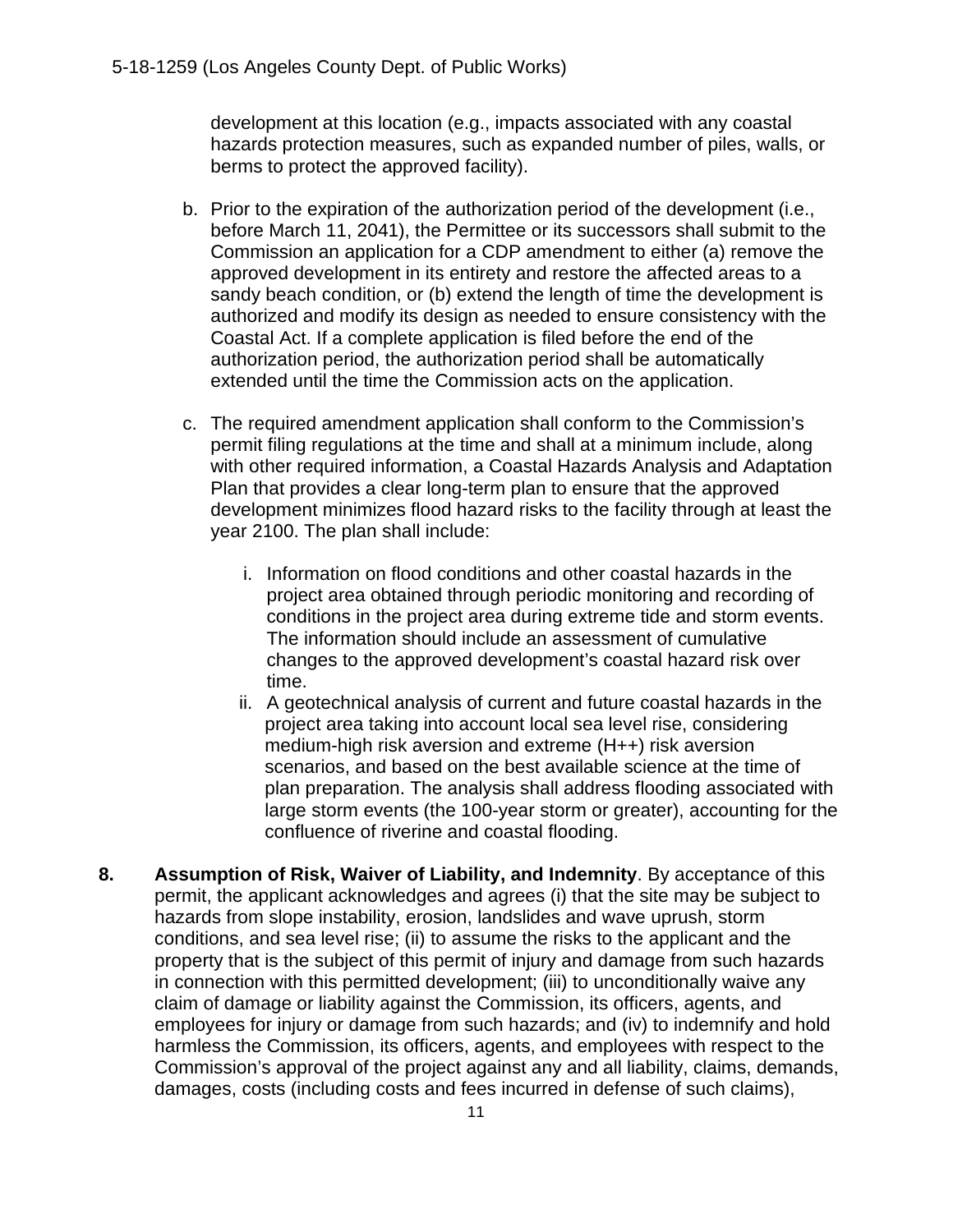expenses, and amounts paid in settlement arising from any injury or damage due to such hazards.

- **9. Sensitive Marine Species.** In addition to the Best Management Practices explained in Special Condition 5, the project will implement the following:
	- a. Before the cofferdam is installed, a marine biologist will survey the area for sensitive species (such as green sea turtles, marine mammals, and seahorses). If green sea turtles or marine mammals are present onsite, the project will suspend construction activities until they leave the site on their own.
	- b. If seahorses are present onsite, they will be collected by a qualified marine biologist that will collect them by hand, place in an aerated 5-gallon bucket, and more the seahorses out of the project area. Locations of the seahorse placement will be marked with a GPS.
	- c. Any additional macrofauna that may be impacted during the demolition and/or construction of the new outfall structure would be relocated as recommended by a qualified marine biologist.

# <span id="page-11-0"></span>**IV. FINDINGS AND DECLARATIONS**

## <span id="page-11-1"></span>**A. Project Location and Description**

The proposed project consists of removing the existing stormwater discharge structure of the Alamitos Bay Pump Station (including all timber piles and beams, temporary support crib elements, walkway assembly, lifeguard observation cabin, three reinforced concrete pipelines and existing utility conduits attached to the structure) and replacing with new buried discharge pipes and a concrete outlet structure supported on 3 driven steel piles **[\(Exhibit 3\)](https://documents.coastal.ca.gov/reports/2021/3/Th13a/Th13a-3-2021-exhibits.pdf)**. The project also includes improvements on to an existing building on the sandy beach: removing the existing pump station roof and installing a new steel frame roof 3 feet higher to accommodate a new bridge crane, replacing existing office, bathroom, and their associated amenities, and all pump station access doors. Electrical service disconnection and reconnection, and pump station lighting upgrades will be performed.

A coastal development permit application for this project was received on December 27, 2018. On January 25, 2019 Commission staff sent the applicant a Notice of Incomplete application requesting the applicant submit a local Coastal Development Permit from the City of Long Beach for the portions of the project within the City's jurisdiction. On October 22, 2019, prior to the application becoming filed as complete, the applicant requested an emergency permit after a site inspection revealed that four piers at the end of the discharge line were in critical condition, and some structural members had failed and were seriously deteriorated. On December 17, 2019, the Commission's Executive Director issued Emergency Permit G-5-19-0045 because conditions of the discharge pier had worsened to the point where it was considered a high-risk public safety hazard in an area heavily utilized by the public for recreational purposes (**[Exhibit](https://documents.coastal.ca.gov/reports/2021/3/Th13a/Th13a-3-2021-exhibits.pdf)  [4\)](https://documents.coastal.ca.gov/reports/2021/3/Th13a/Th13a-3-2021-exhibits.pdf)**. Partial removal of the pump station discharge outlet structure, including demolition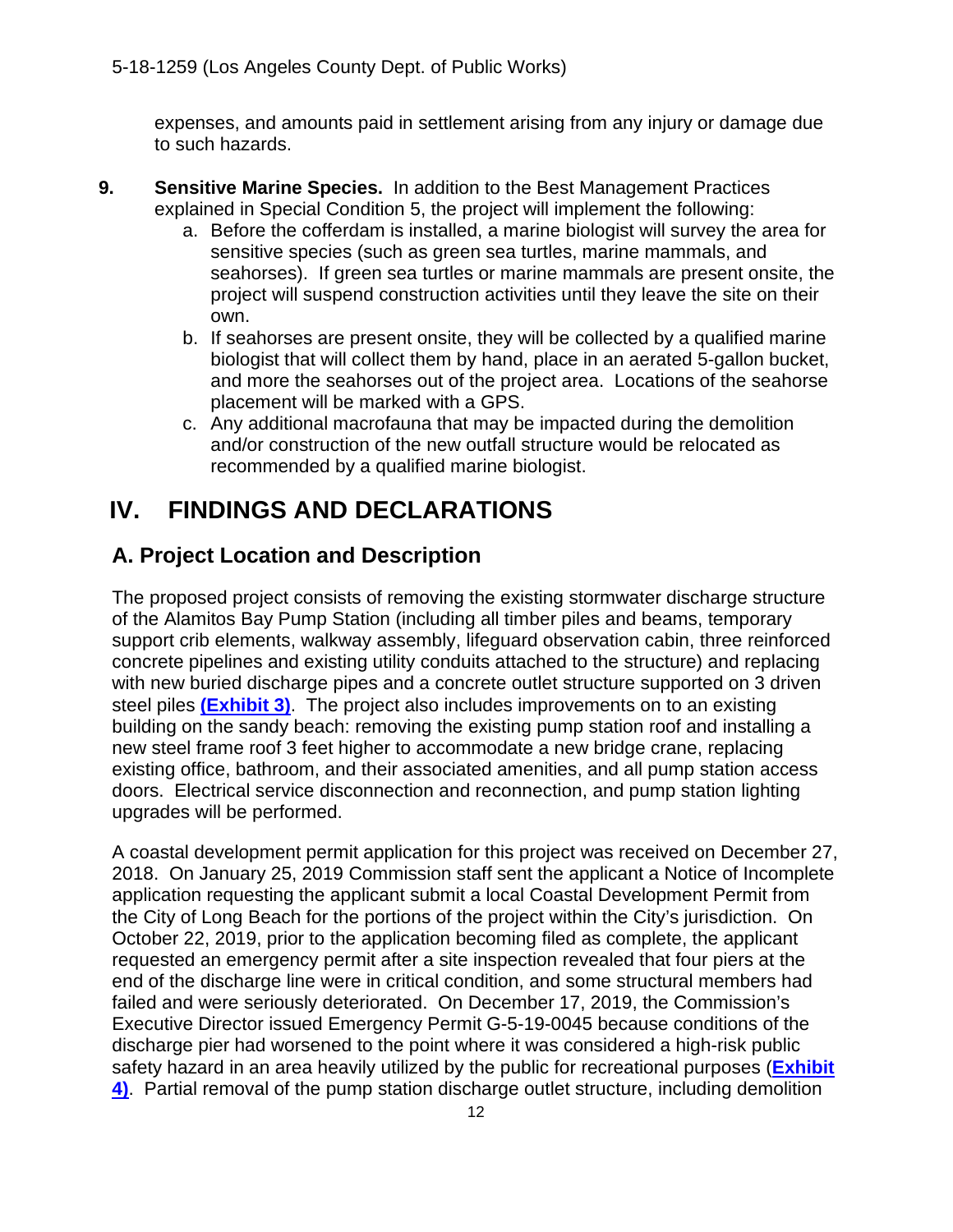and removal of Piers 5 through 8, the lifeguard station, timber deck and railing, and removal of all discharge lines north of Pier 4 was completed on January 4, 2020. On June 8, 2020, the City of Long Beach issued a local CDP for the portions of the project in the City's jurisdiction.

The Alamitos Bay Pump Station was constructed in 1962, and the pump station collects the storm water runoff from the Alamitos Peninsula and the Belmont Shore areas. The existing outlet structure consists of three lines of reinforced concrete pipes approximately 84 feet long (one 36-inches in diameter and two 30-inches in diameter). The existing pump capacities discharging through the 36" and 30" diameter pipes are 31,700 gallon/minute (71 cubic feet/second) and 22,000 gallon/minute (49 cubic feet/second) respectively. The existing pumps were upgraded in 2013 and will not be upgraded as part of this project. The pump capacities will remain the same. The pumps are only activated to discharge water into Alamitos Bay when there is a storm surge during flood seasons and the holding limit of the pump storage pit is reached. The pumps cease to discharge into the bay once the storm subsides and the water level inside the pump storage falls below threshold. The remaining water inside the pump storage is routed to the City of Long Beach's water treatment system via the low flow diversion pump inside the pump pit. During dry seasons, the low flow diversion pump routes any water runoff collected inside the pump station to the City's water treatment system. Before the water runoff enters the pump station, large objects in the flow are screened out by trash racks with 4-inch openings at the inlet. The pumps are expected to discharge water starting from below the water surface inside the storage pit and floating objects inside the pit are not expected to be pumped out into the bay. During storm events, the water runoff discharged into the bay is expected to have less contaminates as it has been screened by the trash racks and the settlement process. Under normal circumstances without large inflow of runoff, water is expected to be routed to the City's water treatment system through the low diversion pump with 3-inch diameter discharge pipe for treating the water quality.

The project site is currently developed with an existing pump station and the remaining portions of the above-ground outlet structure. It is located within public tidelands of Alamitos Bay, near the entrance to the Alamitos Peninsula in southeastern Long Beach in the Commission's original permit jurisdiction, immediately west of the City-owned Leeway Sailing Center (**[Exhibit 1\)](https://documents.coastal.ca.gov/reports/2021/3/Th13a/Th13a-3-2021-exhibits.pdf).** The site is heavily utilized for public recreational uses, including swimming, kayaking, stand up paddle boarding and sailing. In the vicinity there are basketball and tennis courts, kayak storage, a play structure, youth lifeguard training facilities, and summer aquatic camps.

## <span id="page-12-0"></span>**B. Public Access and Recreation**

#### **Relevant Coastal Act Policies**

Section 30210 of the Coastal Act states: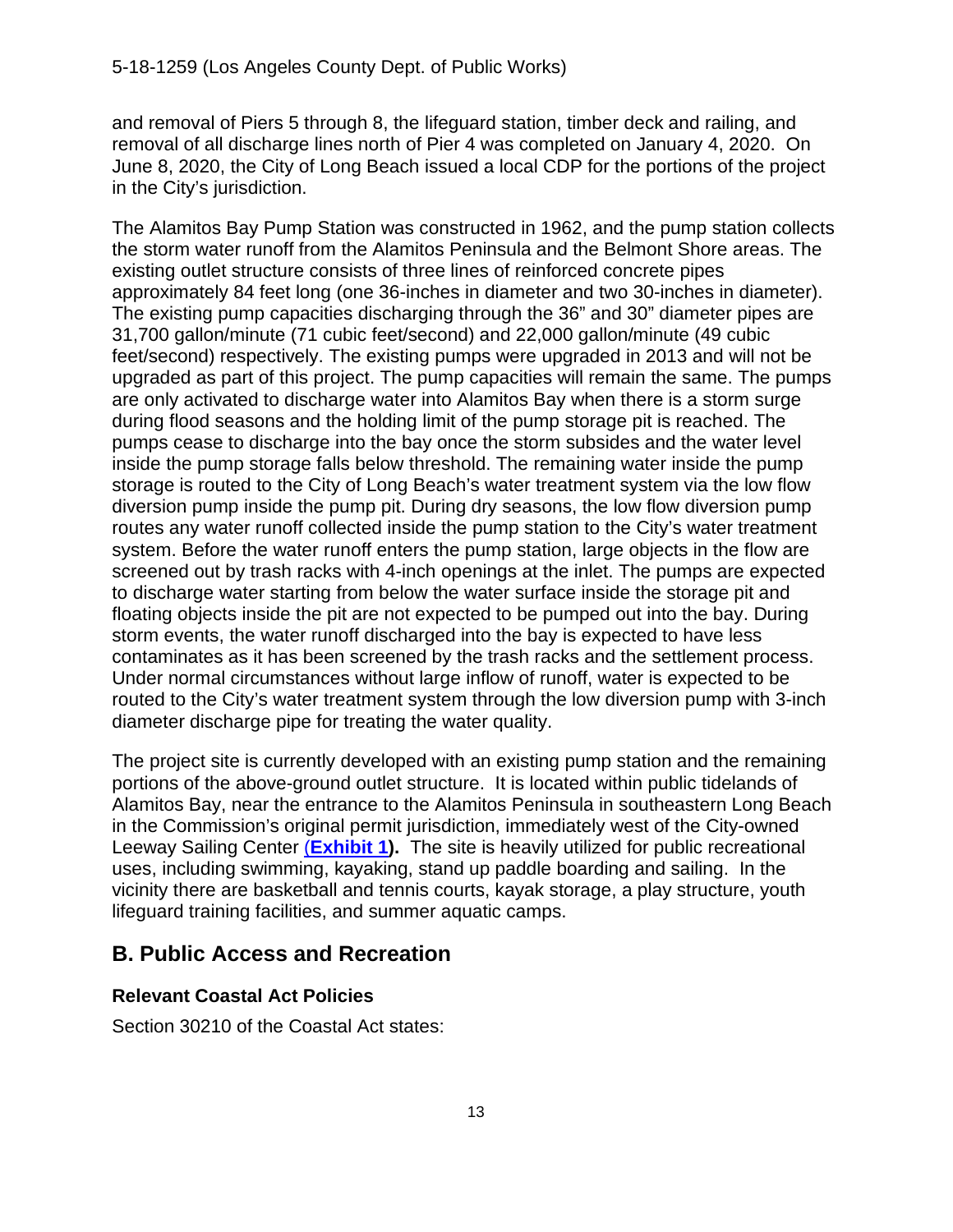In carrying out the requirement of Section 4 of Article X of the California Constitution, maximum access, which shall be conspicuously posted, and recreational opportunities shall be provided for all the people consistent with public safety needs and the need to protect public rights, rights of private property owners, and natural resource areas from overuse.

Section 30211 of the Coastal Act states: Development shall not interfere with the public's right of access to the sea where acquired through use or legislative authorization, including, but not limited to, the use of dry sand and rocky coastal beaches to the first line of terrestrial vegetation.

Section 30213 of the Coastal Act states:

Lower cost visitor and recreational facilities shall be protected, encouraged, and, where feasible, provided. Developments providing public recreational opportunities are preferred.

Section 30221 of the Coastal Act states:

Oceanfront land suitable for recreational use shall be protected for recreational use and development unless present and foreseeable future demand for public or commercial recreational activities that could be accommodated on the property is already adequately provided for in the area.

#### **Relevant LCP Policies**

General Strand Policies: Use and Access General Recommendation 12:

Replacement of existing lifeguard stations with new fixed or movable stands should be given lower priority because of expenditures for these structures will not as directly enhance beach utilization as expenditures on other facilities.

One of the basic tenets of the Coastal Act is to maximize public access and recreation to and along the coast. The sandy beach and open water of Alamitos Bay in the project location is heavily utilized for recreational uses including sailing, canoeing, kayaking, stand-up paddle boarding, and gondola rides.

The remaining above-ground pipes and outlet structure currently partially restricts lateral access along the narrow beach. Once completed, the project will remove the aboveground, aesthetically displeasing, and aged infrastructure, and will bury the discharge pipes and much smaller concrete outlet structure supported by 3 driven piles which will increase beach access by creating more usable beach and more open water for recreation. The City has indicated that the lifeguard station to be removed by project activities is no longer required, and that the City recently constructed a new Alamitos Bayshore lifeguard station adjacent to the subject facility. There would be no conflict with LCP recommendations for lifeguard stations to support coastal recreational uses in the area.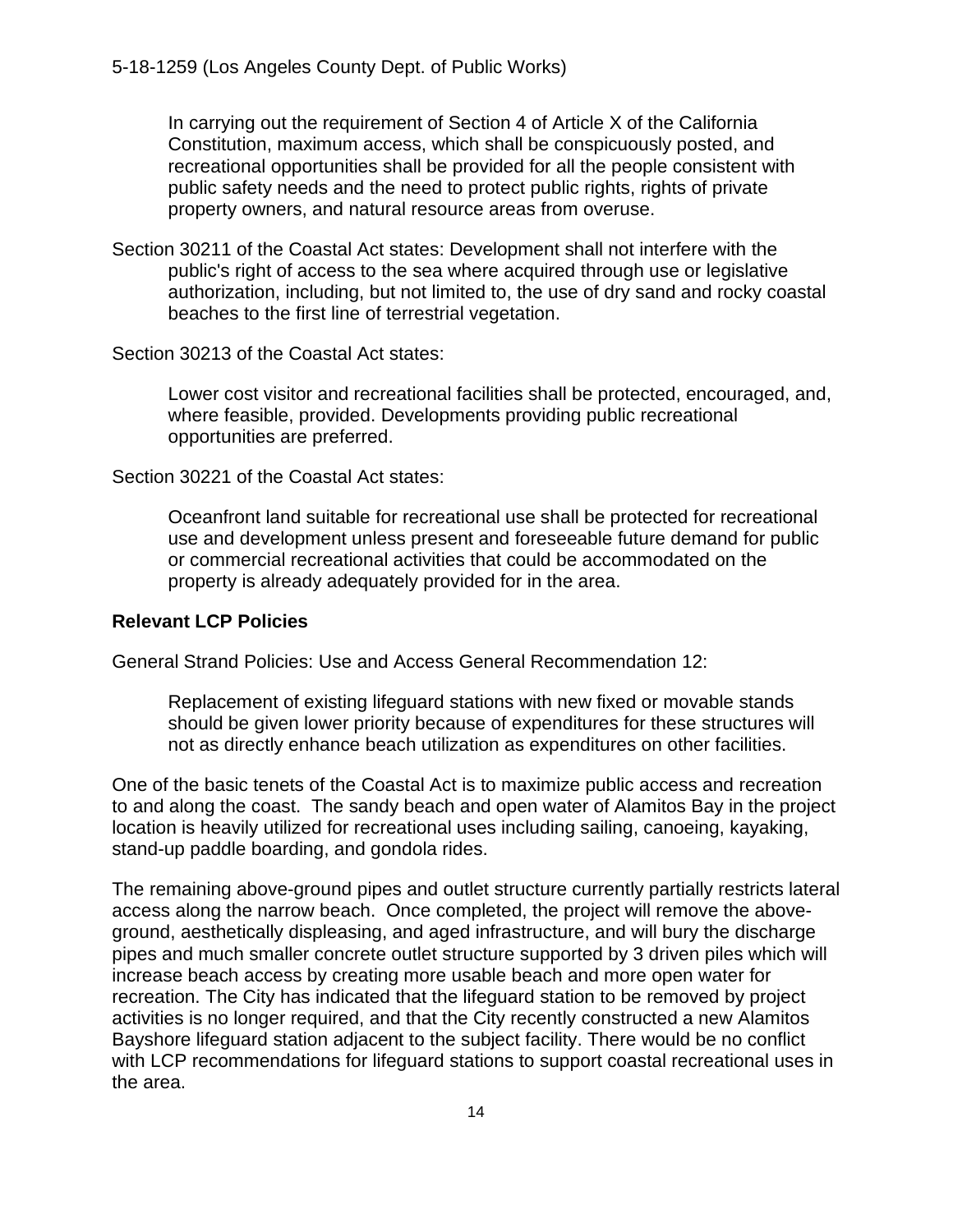#### **Construction Timing and Staging**

Construction of the proposed project will temporarily affect public access to and along the shoreline in this location. Construction activity is tentatively scheduled to begin in mid-April 2021 and conclude in approximately four months in August 2021. Typically, the Commission imposes restrictions on the timing of construction projects impacting the beach or beach parking to occur outside of peak beach season (between Memorial Day and Labor Day); however the County maintains that the project should be conducted during dry weather (during April to August) so that the pump station will be available during the upcoming rainy season to perform its essential function of pumping stormwater out of the surrounding Belmont Shore and Alamitos Bay area to avoid flood damage to infrastructure. The County has indicated that construction will last up to four months but that it will sequence activities to minimize disruptions and provide maximum access as possible. However, to ensure this timing is adhered to, **Special Condition 1**  requires construction to begin as soon as possible following the rain season, so as to conclude as soon as possible and minimize impacts during summer beach use season.

Access to the project construction site will occur through the existing 6,408 sq. ft. kayak storage area between the pump station and the Leeway Sailing Center **[\(Exhibit 2\)](https://documents.coastal.ca.gov/reports/2021/3/Th13a/Th13a-3-2021-exhibits.pdf).** The kayak storage will be temporarily re-located on a 4,500 sq. ft. sandy beach area approximately 40 feet away on the south side of the Leeway Sailing Center. A second construction staging area will be located on an empty open sand area located south of Ocean Boulevard (across the street from the pump station) to store excavated materials from the cofferdam area which would be stockpiled in this location. Additionally, approximately 15 public parking spaces along Ocean Boulevard adjacent to the project site would be utilized for construction personnel parking during construction. These spaces would be temporarily closed to the public and reserved for construction personnel for the duration of the project. The approximately 150 space parking beach parking lot will remain open for public parking for beachgoers throughout construction. Additionally, street parking along Bayshore Avenue is available north and south of the project. Therefore, as conditioned the project is consistent with the public access and recreation policies of the Coastal Act.

## <span id="page-14-0"></span>**C. Water Quality and Biological Productivity**

Section 30230 of the Coastal Act states:

Marine resources shall be maintained, enhanced, and where feasible, restored. Special protection shall be given to areas and species of special biological or economic significance. Uses of the marine environment shall be carried out in a manner that will sustain the biological productivity of coastal waters and that will maintain healthy populations of all species of marine organisms adequate for long-term commercial, recreational, scientific, and educational purposes.

Section 30231 of the Coastal Act states: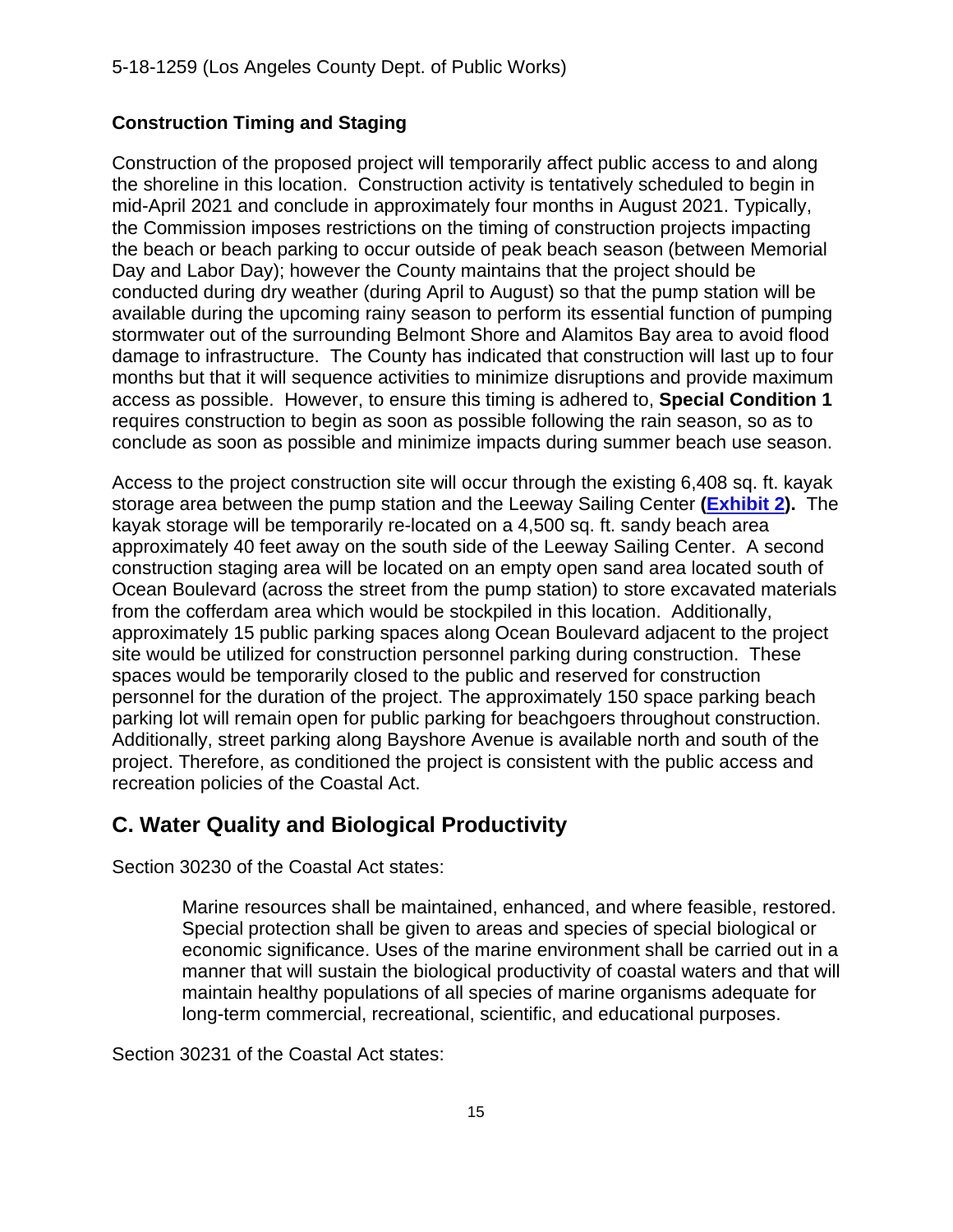The biological productivity and the quality of coastal waters, streams, wetlands, estuaries, and lakes appropriate to maintain optimum populations of marine organisms and for the protection of human health shall be maintained and, where feasible, restored through, among other means, minimizing adverse effects of waste water discharges and entrainment, controlling runoff, preventing depletion of ground water supplies and substantial interference with surface water flow, encouraging waste water reclamation, maintaining natural vegetation buffer areas that protect riparian habitats, and minimizing alteration of natural streams.

Section 30232 of the Coastal Act states:

Protection against the spillage of crude oil, gas, petroleum products, or hazardous substances shall be provided in relation to any development or transportation of such materials. Effective containments and cleanup facilities and procedures shall be provided for accidental spills that do occur.

Section 30233 of the Coastal Act states in part:

(a) The diking, filling, or dredging of open coastal waters, wetlands, estuaries, and lakes shall be permitted in accordance with other applicable provisions of this division, where there is no feasible less environmentally damaging alternative, and where feasible mitigation measures have been provided to minimize adverse environmental effects, and shall be limited to the following:

(4) Incidental public service purposes, including but not limited to, burying cables and pipes or inspection of piers and maintenance of existing intake and outfall lines

#### **Treatment Works and Water Quality**

Section 30254 of the Coastal Act states, in applicable part:

New or expanded public works facilities shall be designed and limited to accommodate needs generated by development or uses permitted consistent with the provisions of this division… Where existing or planned public works facilities can accommodate only a limited amount of new development, services to coastal dependent land use, essential public services and basic industries vital to the economic health of the region, state, or nation, public recreation, commercial recreation, and visitor-serving land uses shall not be precluded by other development.

Section 30254.5 of the Coastal Act states:

Notwithstanding any other provision of law, the commission may not impose any term or condition on the development of any sewage treatment plant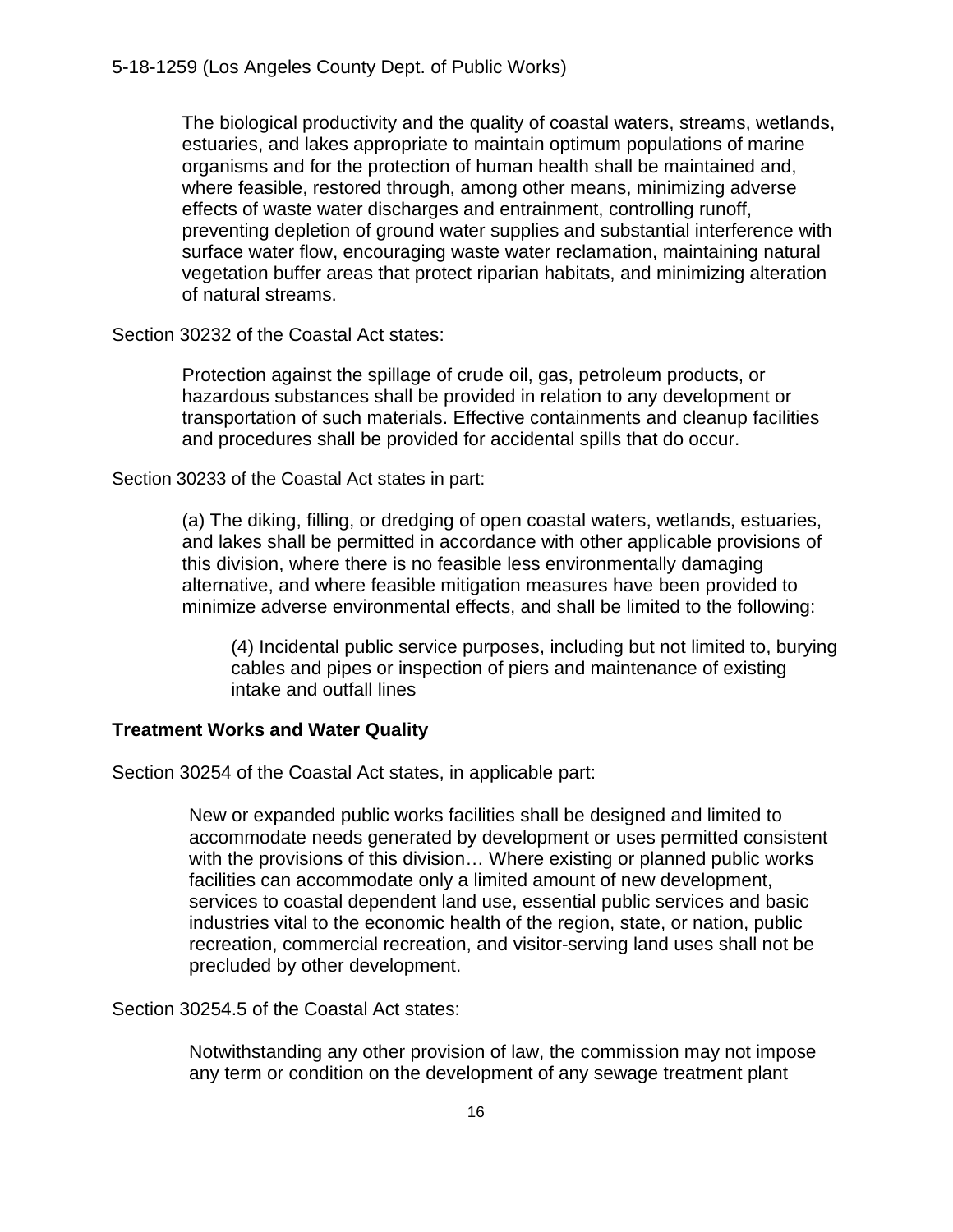which is applicable to any future development that the commission finds can be accommodated by that plant consistent with this division. Nothing in this section modifies the provisions and requirements of Sections 30254 and 30412.

Section 30412 of the Coastal Act cited above states, in applicable part:

(b) The State Water Resources Control Board and the California regional water quality control boards are the state agencies with primary responsibility for the coordination and control of water quality. The State Water Resources Control Board has primary responsibility for the administration of water rights pursuant to applicable law. The commission shall assure that proposed development and local coastal programs shall not frustrate this section. The commission shall not, except as provided in subdivision (c), modify, adopt conditions, or take any action in conflict with any determination by the State Water Resources Control Board or any California regional water quality control board in matters relating to water quality or the administration of water rights. Except as provided in this section, nothing herein shall be interpreted in any way either as prohibiting or limiting the commission, local government, or port governing body from exercising the regulatory controls over development pursuant to this division in a manner necessary to carry out this division.

(c) Any development within the coastal zone or outside the coastal zone which provides service to any area within the coastal zone that constitutes a treatment work shall be reviewed by the commission and any permit it issues, if any, shall be determinative only with respect to the following aspects of the development:

> (1) The siting and visual appearance of treatment works within the coastal zone.

(2) The geographic limits of service areas within the coastal zone which are to be served by particular treatment works and the timing of the use of capacity of treatment works for those service areas to allow for phasing of development and use of facilities consistent with this division.

(3) Development projections which determine the sizing of treatment works for providing service within the coastal zone.

The commission shall make these determinations in accordance with the policies of this division and shall make its final determination on a permit application for a treatment work prior to the final approval by the State Water Resources Control Board for the funding of such treatment works. Except as specifically provided in this subdivision, the decisions of the State Water Resources Control Board relative to the construction of treatment works shall be final and binding upon the commission.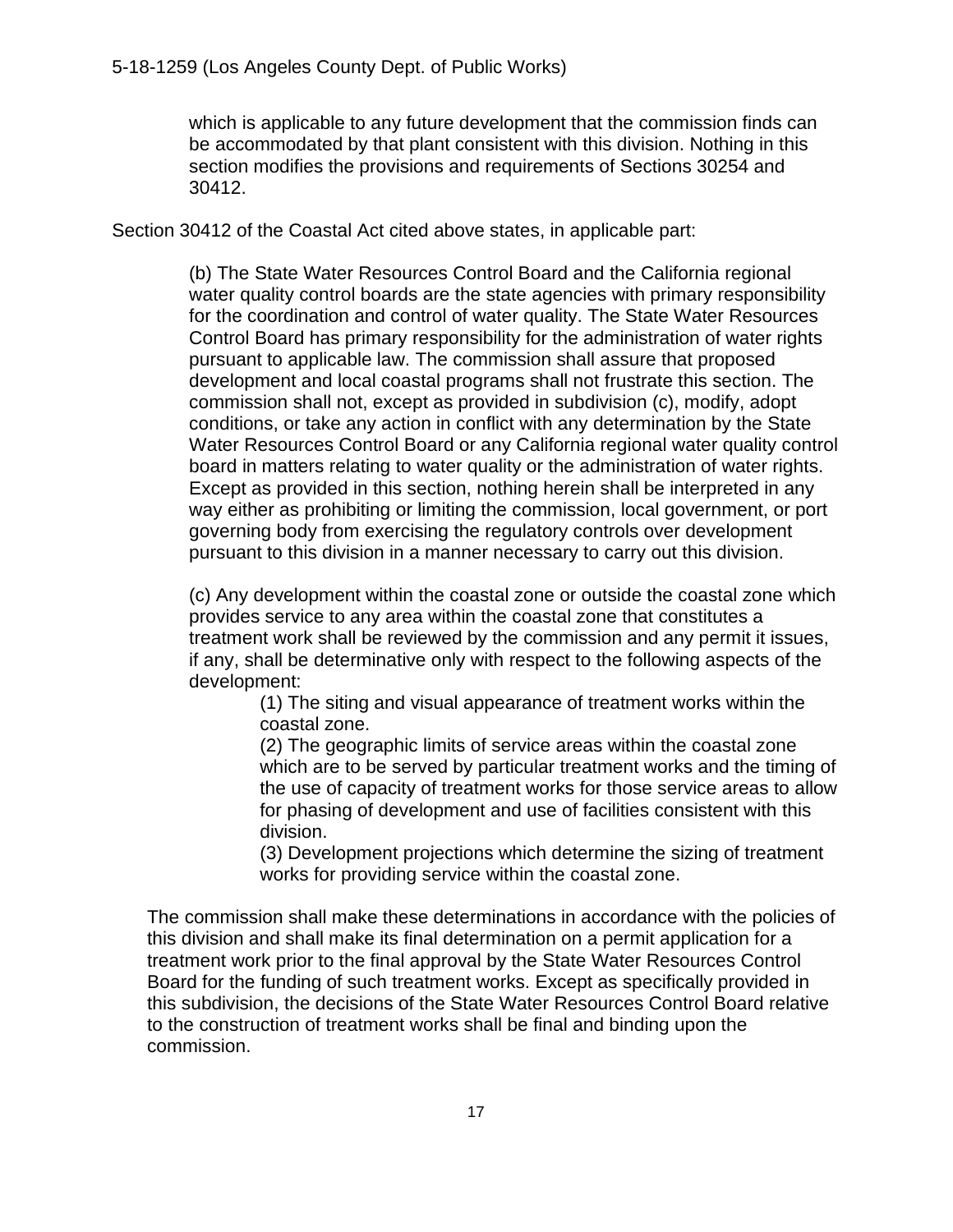(d) The commission shall provide or require reservations of sites for the construction of treatment works and points of discharge within the coastal zone adequate for the protection of coastal resources consistent with the provisions of this division…

#### **Relevant LCP Policies**

Coastal resources, Introduction to the certified LCP states, in part:

A balance between human use and ecological concerns is the principal theme of this Plan. The beaches are preserved in perpetuity by the dedication policy, and enhanced by limited development programs which will encourage sensible public use.

Resource Management Plan of the LCP Alamitos Bay, Guideline 2(a), Water Quality states:

> Where possible, surface water run-off should be diverted from the Bay to the ocean. Example: (2) Divert the storm drain by Leeway Sailing Club to the ocean.

As a result, as opposed to setting chemical/biological standards for water quality treatment, discharge, and use (which is the purview of the State and Regional Water Boards pursuant to their laws), the Commission's review of a wastewater treatment facility[1](#page-17-0)—including the proposed upgrades to the Alamitos Bay Pump Station outfall pipe—is limited to questions of siting, visual impacts, and appropriateness of service areas. Consistent with past Commission practice when reviewing proposed wastewater treatment projects, the Commission defers to the State Water Board for setting water quality effluent standards for both wastewater and drinking water, but the Commission reviews the project's land use elements to ensure consistency with the Coastal Act's coastal resource protection requirements.

As applied to this project—which narrowly involves upgrades to the outfall pipe for the Alamitos Bay Pump Station that will not increase the capacity of the Pump Station—the above-referenced Coastal Act sections together provide that the Commission's review is limited to determining that the project is sited and designed so as to ensure protection of coastal resources.

<span id="page-17-0"></span><sup>&</sup>lt;sup>1</sup> The term "treatment work" is not defined in the Coastal Act. However, the Federal Water Pollution Control Act defines "treatment work" to include any devices and systems used in the storage, treatment, recycling, and reclamation of municipal sewage or industrial wastes of a liquid nature," including "outfall sewers, sewage collection systems, pumping, power, and other equipment, and their appurtenances; extensions, improvements, remodeling, additions, and alterations thereof," as well as "any other method or system for preventing, abating, reducing, storing, treating, separating, or disposing of municipal waste, including storm water runoff, or industrial waste, including waste in combined storm water and sanitary sewer systems."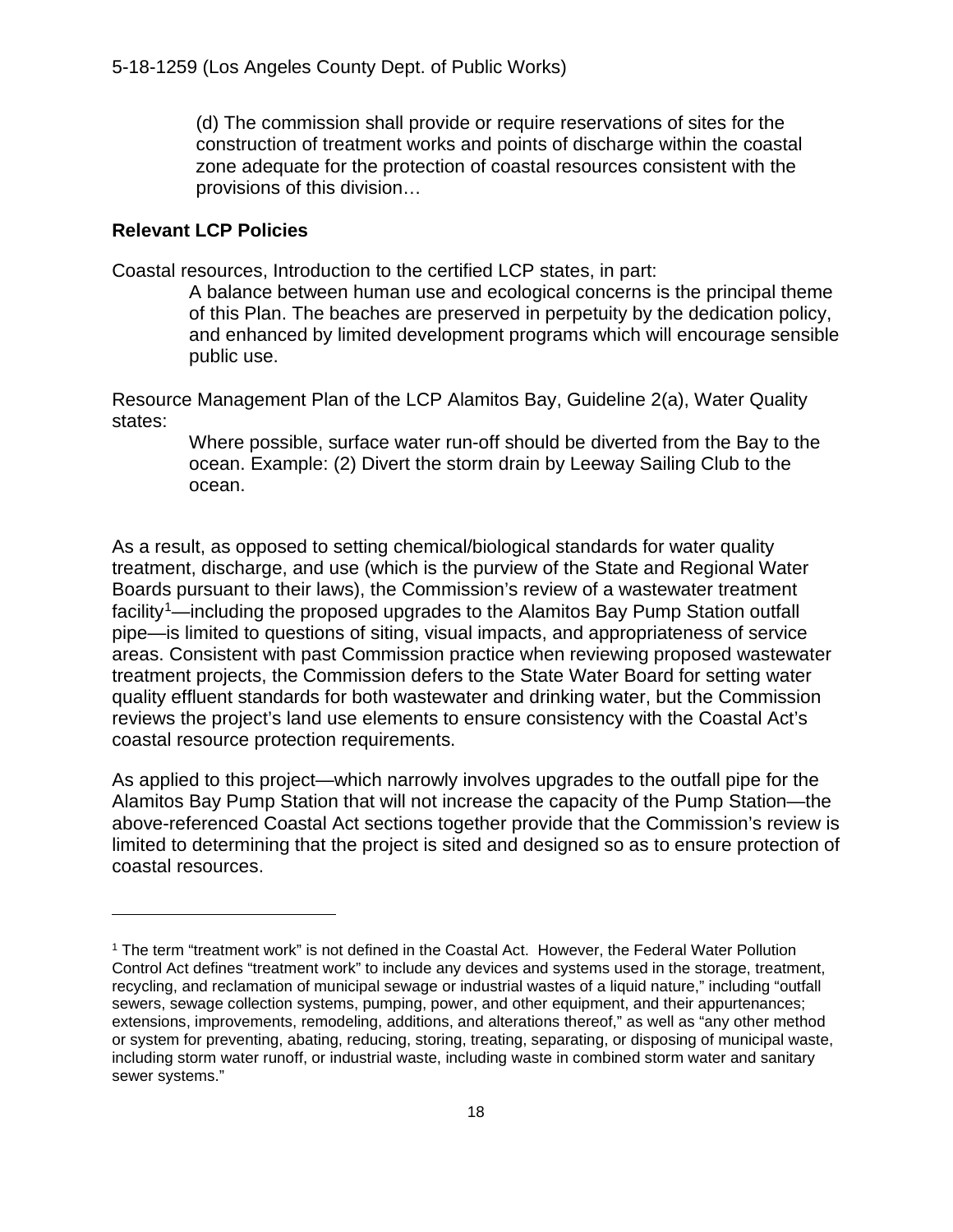#### **Improved Water Quality**

Alamitos Bay is listed as an impaired water body under section 303(d) of the Clean Water Act due to high amounts of bacteria and dissolved oxygen. While the scope of this project (burying pipes and installing a new outfall structure that discharges storm water into Alamitos Bay) does not propose to address these specific pollutants, the structure itself does improve the overall water quality of Alamitos Bay by collecting daily surface water runoff, which is diverted to the Los Angeles County Sanitation District where it is treated. When high amounts of storm water flow into the sump below the pump station exceeding approximately 8-feet in elevation, then the excess storm flows are pumped into Alamitos Bay after they have been filtered for trash and sediment.

Although Guideline 2(a) of the Resource Management Plan of the LCP suggests that where possible, surface water run-off should be diverted from the Bay to the ocean, for the reasons discussed in the alternatives analysis in the subsequent section, it is currently infeasible to divert the storm water under the beach to the ocean because it would require much larger pumps than the pump station is equipped to house, there are underground utilities that obstruct the way, and it would result in more impacts to coastal resources to excavate the length of the sandy beach. As a whole, the pump station contributes to overall improved water quality and an improved marine environment. Since the project would replace and upgrade the aging pump station facilities in order to increase system reliability, it is consistent with the water quality policies of the Coastal Act and the City's LCP.

#### **Biological Resources**

The project site supports four distinct vegetation communities and land cover types. Within the project footprint, there is approximately 6,203 sq. ft. of open water habitat, approximately 224 square feet of eelgrass habitat, and approximately 8,489 sq. ft. of sandy beach. According to the results of the *Alamitos Bay Pump Station Discharge Pipe Supports Replacement Project – Biological Inventory Survey* conducted by AECOM on July 16, 2015 (and updated by Aspen in April 2018), no sensitive plants, invertebrates, reptiles, or mammals were observed on-site during surveys, and are not expected to occur onsite. The site was also surveyed on October 29, 2019 by a qualified marine biologist for Pacific seahorses (*Hippocamus ingens)* based on concerns of a member of a public who has identified them in the project area, but none were located during the focused and intensive survey of habitat surrounding the pump station discharge unit.

No sensitive birds were observed exhibiting nesting or courtship behavior, although ornamental eucalyptus and palm trees adjacent to the site may provide potential nesting habitat for small raptors and cavity nesting birds. In addition, although no mammals were observed during surveys (sea lions or harbor seals), California Sea Lions and harbor seals are determined to have a high or moderate potential to occur on the project site. Furthermore, although no green sea turtles were observed, it is possible that a transient green turtle may enter Alamitos Bay and approach the project site.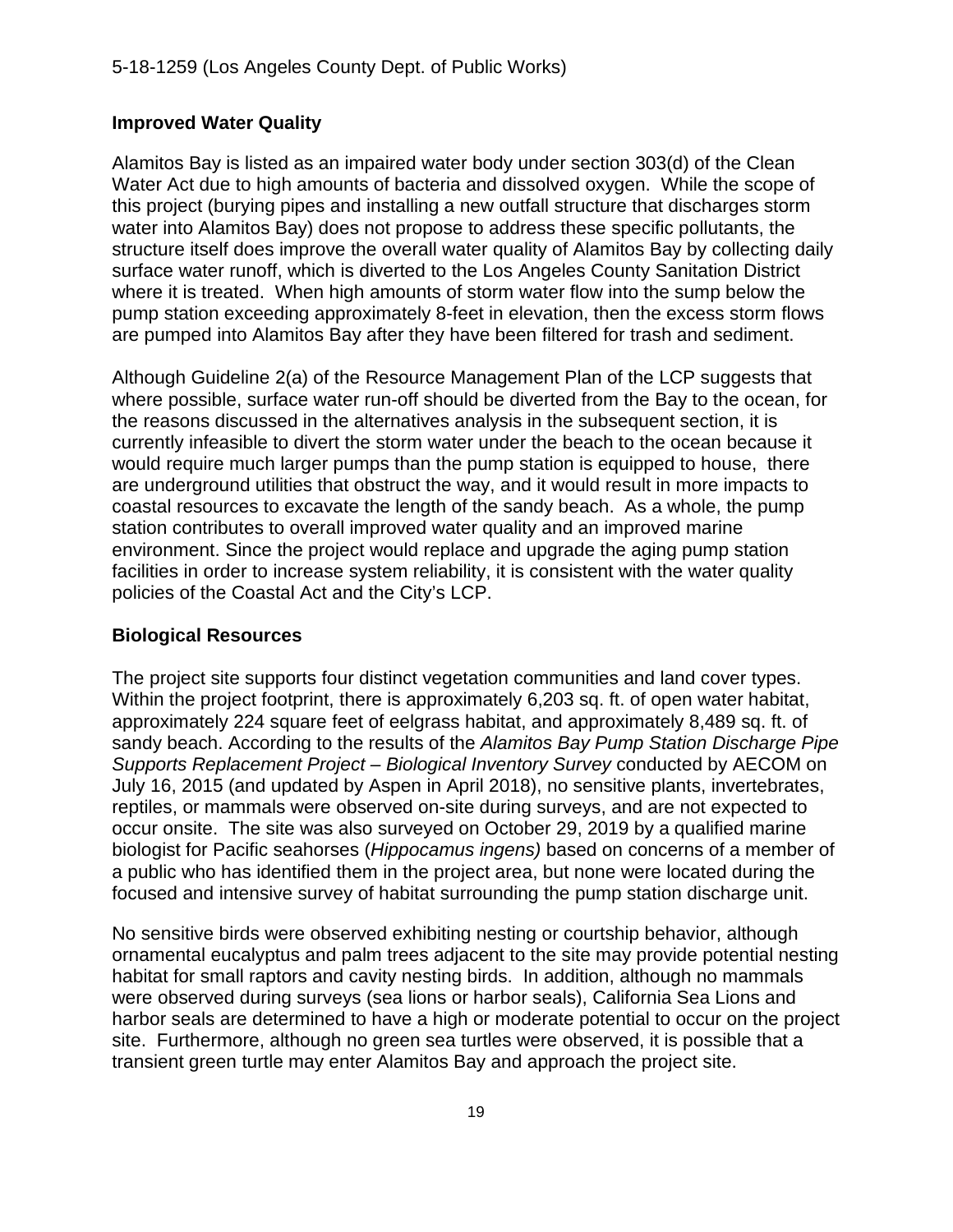Because birds may be potentially disturbed by the noise associated with pile driving activities, the Commission imposes **Special Condition 4**. The condition requires the applicants to retain an environmental specialist to survey the area around the project site before construction. If any sensitive or endangered bird species are observed nesting or roosting within 300 feet of the work site, then measures shall be taken to minimize loud noise generation to the maximum extent feasible during construction. Additionally, **Special Condition 4** requires that noise generated by construction shall not exceed 85 dB at any active roosting or nesting site within 300 feet of project site. If construction noise exceeds 85 dB, then alternative methods of pile driving (including, but not limited to, vibratory pile driving, press-in pile placement, drilling, dewatered isolation casings, etc.) or other sound mitigation measures (including, but not limited to, sound shielding and noise attenuation devices) shall be used as necessary to achieve the required dB threshold levels. If these sound mitigation measures do not reduce noise levels, construction within 300 feet of the roosting or nesting trees shall cease and shall not recommence until either new sound mitigation can be employed or nesting is complete.

Due to the project's location within coastal waters, it is necessary to ensure that construction activities will be carried out in a manner that will not adversely affect water quality or marine resources. The potential adverse impacts to water quality and marine resources include discharges of contaminated runoff and debris during construction. The applicant has proposed a substantial set of construction best management practices (BMPs). **Special Condition 5** requires the County to implement the proposed BMPs in addition to a set of BMPs specific to construction in the marine environment that the Commission has imposed through previous approved permits in Long Beach. Additionally, in order to minimize adverse environmental impacts and the unpermitted deposition, spill, or discharge of any liquid or solid into the sea throughout the life of the approved development, **Special Condition 6** requires the County to implement operational best management practices including boat cleaning and maintenance measures, solid and liquid waste management, petroleum control management. In order to minimize adverse impacts to sensitive marine species (such as green sea turtles, marine mammals, and seahorses), **Special Condition 9** requires the County to survey the area prior to installation of the cofferdam and outlines precautionary measures that must be implemented if sensitive marine species are encountered. The applicant has not received final approval for the proposed development from all of the resource agencies. **Special Condition 7** requires the applicant to comply with all requirements, requests and mitigation measures from the California Department of Fish and Wildlife, the Regional Water Quality Control Board, the U.S. Army Corps of Engineers, and the U.S. Fish and Wildlife Service with respect to preservation and protection of water quality and the marine environment. Any change in the approved project that may be required by the above-stated agencies shall be submitted to the Executive Director in order to determine whether the proposed change shall require a permit amendment pursuant to the requirements of the Coastal Act and the California Code of Regulations. The Commission finds that only as conditioned will the proposed project ensure that marine resources, including water quality and biological productivity, are protected as required by Sections 30230, 30231, and 30232 of the Coastal Act.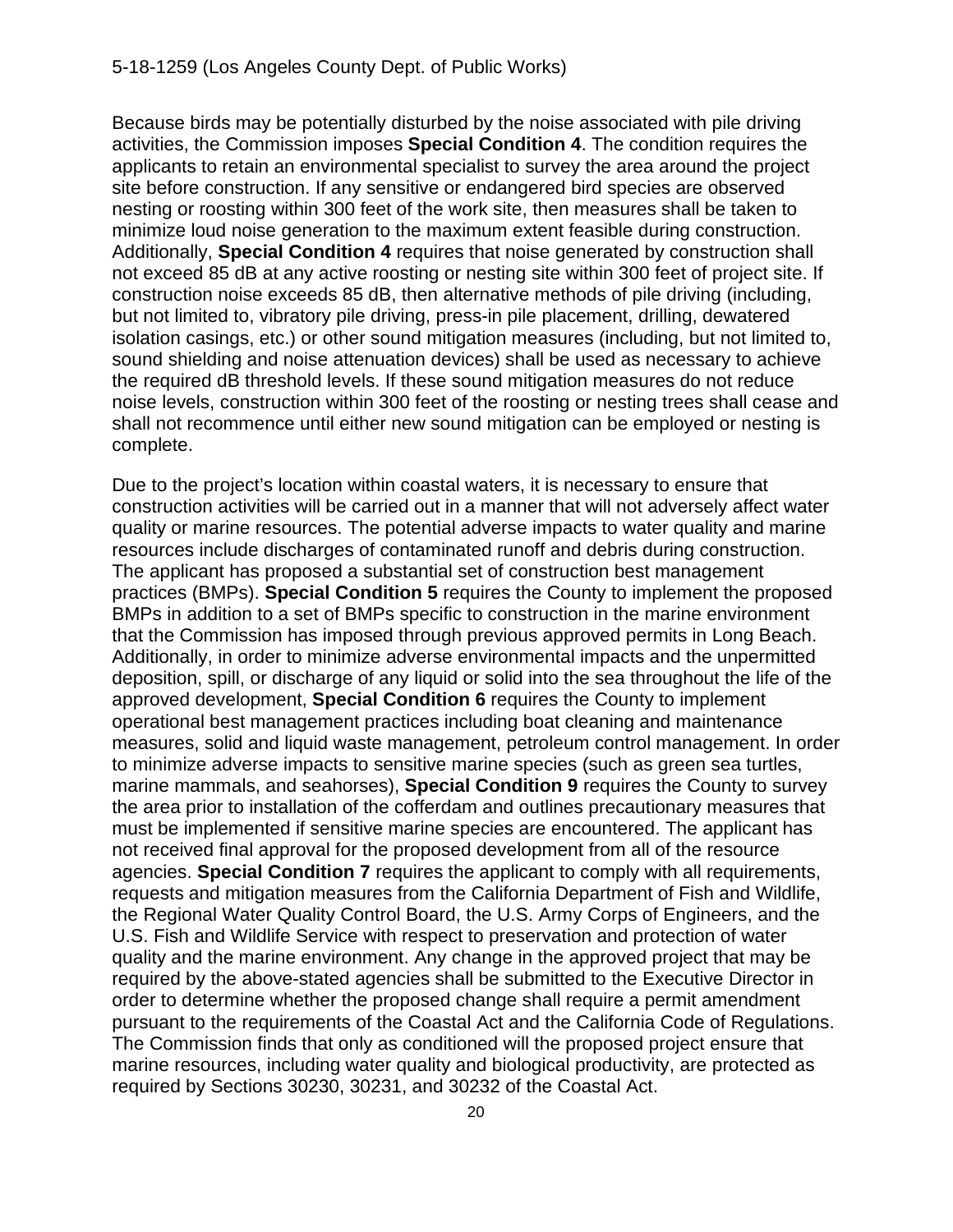#### **Fill of Coastal Waters**

Section 30233 of the Coastal Act applies to fill of open coastal water, and contains three basic requirements: 1) the fill must be limited to certain allowable uses listed in Section 30233(a), 2) there must be no feasible less environmentally damaging alternative, and 3) feasible mitigation measures must be provided to minimize adverse environmental effects.

#### **Allowable Use**

The proposed project consists of the burial of pipes in the soft bottom habitat of open coastal waters. The project, therefore, will result in the installation of 160 cubic yards of fill of open coastal waters. In this case, the filling of coastal waters may be permitted for an incidental public service purpose such as burying pipes and maintenance of existing intake and outfall lines.

#### **Alternatives Analysis**

Alternative One: Above Water Discharge Structure.

This alternative consists of a single approximately 60-sq. ft. reinforced concrete box (RCB) discharge structure supported on six piers, concrete transition similar to the configuration of the pre-existing pier-like above water structure. The buried concrete transition structure is constructed 38 feet off from the pump station to direct discharge flow into the single RCB. Each pier, supporting the RCB, consists of two steel drive piles encased in PVC pipe sleeve and precast reinforced concrete pile cap. The total length of the exposed portion of discharge structure is 94 feet. The alternative requires a similar footprint as the existing structure.

Alternative Two: Partially Buried Discharge Structure.

This alternative consists of a concrete transition structure, reinforced concrete pipe (RCP), submerged outlet structure with riprap stabilizing the sand. The buried concrete transition structure is constructed adjacent to the pump station to converge the flow from the three existing pumps and direct the flow into the single 43 inches by 68 inches elliptical RCP. The discharge line extends into the bay with outlet structure at the end. The submerged outlet structure consists of concrete wingwall and invert slab supported on driven piles. The area surrounding the outlet structure is stabilized by ripraps. The total length of the discharge structure is 136 feet long. This alternative requires larger footprint, and the submerged portion of the discharge structure cannot be properly maintained. This alternative would also result in fill of more open water and related soft bottom impacts.

Alternative 3: Completely Buried Discharge Structure.

This alternative consists of a concrete transition structure, high-density polyethylene pipe (HDPE) with concrete ballasts, and tide flex valves. The buried concrete transition structure is constructed adjacent to the pump station to converge the flow from the three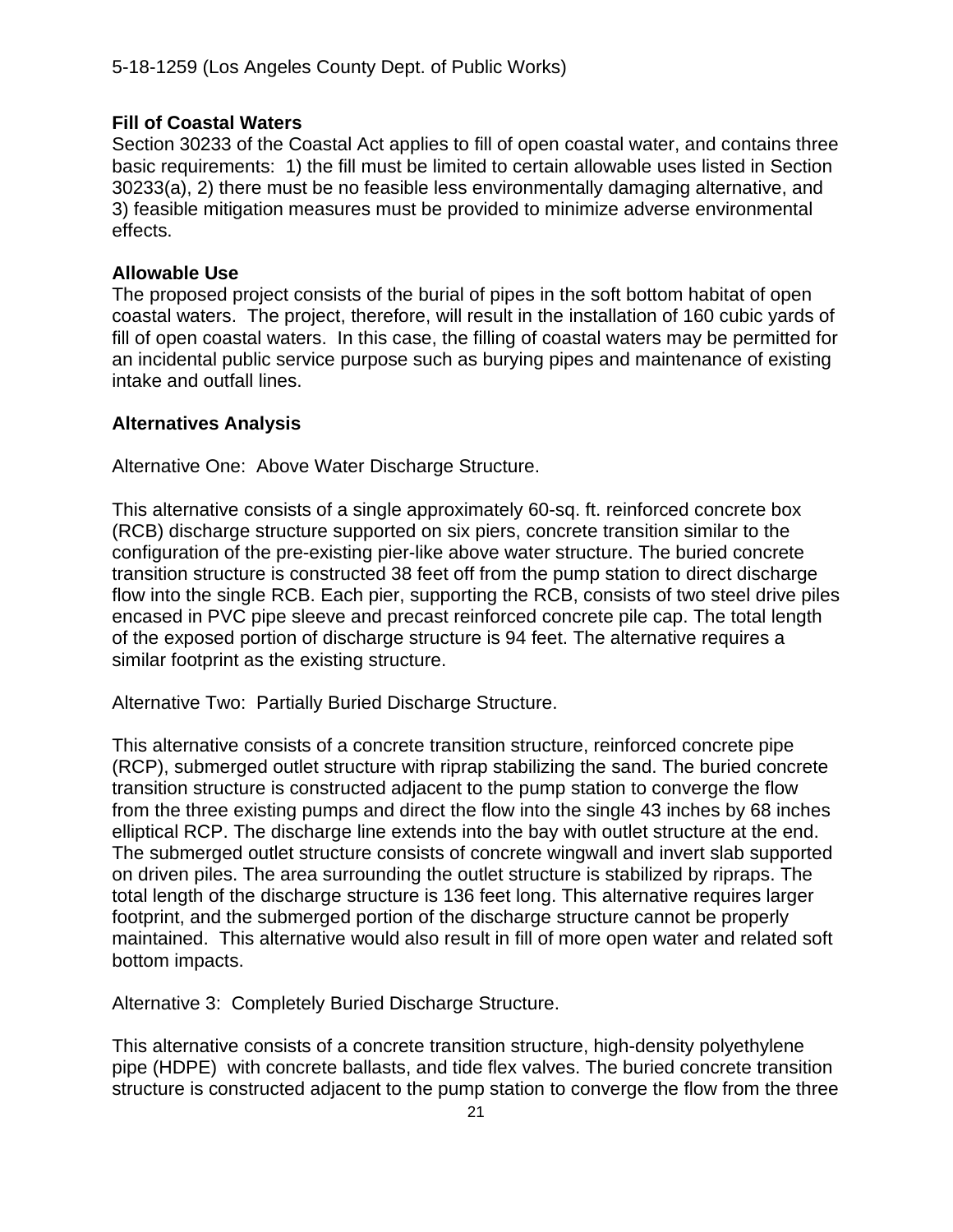existing pumps and direct the flow into the single 5 feet diameter HDPE pipe. To ensure the discharge pipe does not impede vessel navigating in the bay, the discharge pipe is buried beneath the seabed and extends 315 feet beyond the existing footprint. Tide flex valves are installed at the end of the discharge line to prevent the outlet from clogging from sand. The total length of the discharge structure is 430 feet long. This alternative requires a significantly larger footprint, and the submerged portion of the discharge structure cannot be properly maintained.

Alternative 4: Realignment of Discharge Structure to the Pacific Ocean.

This alternative consists of realigning the existing discharge pipes southernly to cross Ocean Boulevard and extends the lines 950 feet to the Pacific Ocean. The discharge structure consists of buried reinforced concrete pipes (RCP), submerged outlet structure at the end of the discharge line, and ripraps stabilizing the area surrounding the outlet structure. The total length of the discharge structure is 950 feet. The alternative requires a significantly larger footprint and will potentially conflict with the existing public utilities along Ocean Boulevard. The existing pumps would need to be upgraded to discharge flow for the significantly longer length. The submerged portion of the discharge structure in the Pacific Ocean cannot be properly maintained. Furthermore, this much larger project would have more significant impacts on coastal resources because of the much larger footprint and complexity of excavating the length of public beach necessary to construct this alternative. Therefore, this is not currently a feasible option.

Alternative 5: Buried Discharge Structure with Outlet Above Water.

This alternative consists of buried steel pipe manifold adjacent to the pump station, buried HDPE pipe, and reinforced concrete outlet structure supported on driven steel piles in the water. The buried 5 feet by 20 feet steel pipe manifold is installed adjacent to the pump station to converge the flow from the three existing pumps and direct the flow into the single 4 feet diameter HDPE pipe, which is encased by low strength concrete with a minimum soil cover of 2 feet-6 inches. The HDPE pipe extends 112 feet off from the pump station and connects to the outlet structure in the water. The 6 feet diameter reinforced concrete outlet structure is supported by six driven steel piles. The exposed outlet structure is approximately 1 foot higher than the Highest Astronomical Tide (HAT). The total length of the discharge structure is 123 feet. A cofferdam consisting of steel push-in piles will be required for the entire perimeter of the construction area to install the buried pipes and construct the outlet structure. The alternative requires a smaller footprint compared to the existing structure.

The Commission recommends alternative 5. This alternative results in smaller footprint, minimizes disturbance to the public, improves the public beach access, and has less impact to soft bottom habitat. The above water outlet structure allows County's flood maintenance personnel perform routine inspection and emergency repair. This design alternative provides more open beach to the public.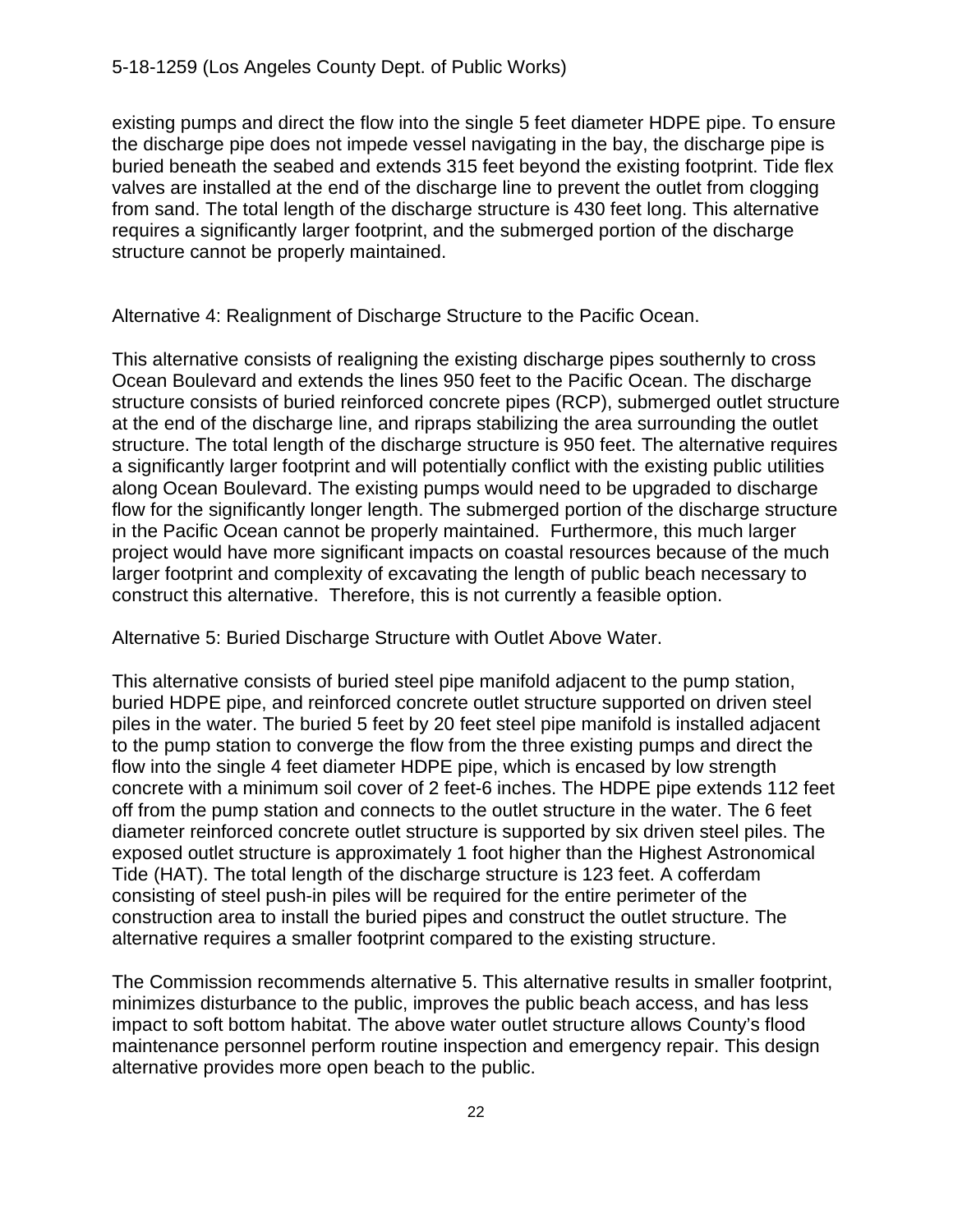#### **Mitigation Measures**

Section 30233(a) requires feasible mitigation measures to minimize adverse environmental effects. The project has been conditioned to minimize impacts to biological resources by requiring surveys for eelgrass and creation of a mitigation plan if any eelgrass is identified through surveys (Special Condition 1), surveys for Caulerpa taxifolia and a demonstration that any identified Caulerpa taxifolia have been removed from the project site **(Special Condition 2**), and implementation of water quality best management practices to avoid and minimize impacts to aquatic vegetation and protection of water quality (**Special Condition 3**).

The proposed project will result in approximately 160 cubic yards of fill of soft-bottom habitat. The Commission typically requires mitigation for impacts to soft-bottom habitat. Here, the applicants have demonstrated that the number of piles and related disturbance of soft-bottom habitat is the least amount necessary to structurally support the new outlet structure, and that the new pipe configuration for the outfall is necessary for public safety operations within the Los Angeles County coastline. Furthermore, staff was unable to identify areas within or near the subject site that may provide areas to create soft-bottom as mitigation for impacts of additional fill. This is due to the fact that the marina is completely developed and does not provide additional "open spaces" that would allow digging to create additional soft-bottom. Thus, feasible mitigation to off-set impacts to soft-bottom habitat was not identified, although the project is otherwise conditioned to minimize impacts to biological resources.

As proposed and conditioned, the proposed project will not adversely impact the biological productivity of ocean waters and is the least environmentally damaging option that minimizes fill of coastal waters. Therefore, the Commission finds that as proposed and conditioned the development conforms with Sections 30230, 30231, and 30233 of the Coastal Act.

## <span id="page-22-0"></span>**D. Coastal Hazards**

Section 30253 of the Coastal Act states:

New development shall:

- (a) Minimize risks to life and property in areas of high geologic, flood, and fire hazard.
- …

Section 30253 of the Coastal Act mandates that new development minimize risks to life and property in areas of high geologic, flood, and fire hazard. The subject development is proposed in order to protect critical infrastructure in an area subject to both coastal and fluvial hazards that are anticipated to be exacerbated in the future due to sea level rise and severe storms associated with climate change.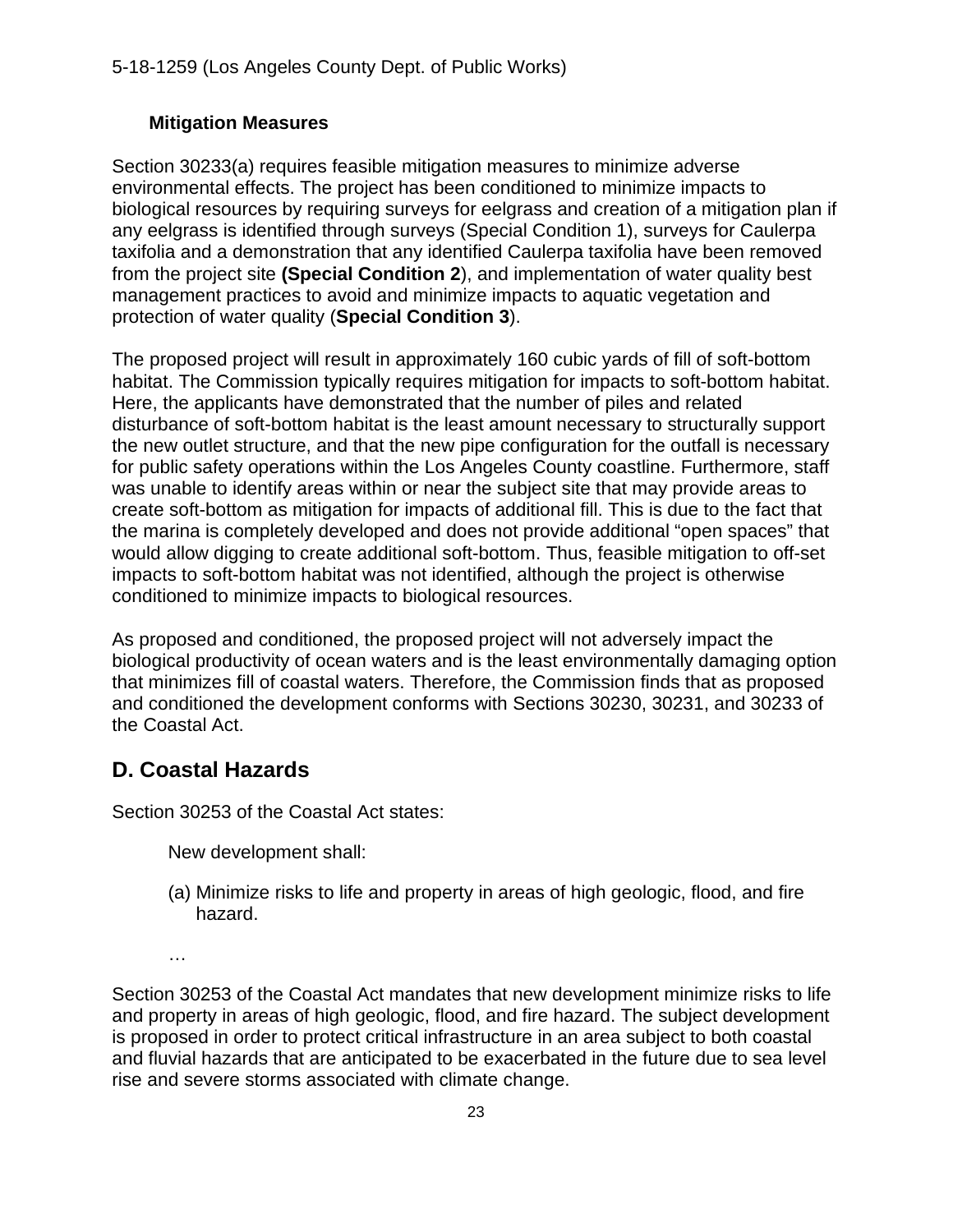The project site is within the sandy beach and open water of Alamitos Bay in Long Beach. Alamitos Bay is a protected inlet that does not experience much wave action. However, the beach in front of the project site already experiences shoreline changes, tidal inundation, and periodic coastal flooding.

The State of California has undertaken significant research to understand how much sea level rise to expect over this century and to anticipate the likely impacts of such sea level rise. In April 2017, a working group of the Ocean Protection Council's (OPC) Science Advisory Team released "Rising Seas in California: An Update on Sea-Level Rise Science." This report synthesizes recent evolving research on sea level rise science, notably including a discussion of probabilistic sea level rise projections as well as the potential for rapid ice loss leading to extreme sea level rise. This science synthesis was integrated into the OPC's State of California Sea-Level Rise Guidance 2018 Update. This Guidance document provides high-level, statewide recommendations for state agencies and other stakeholders to follow when analyzing sea level rise. Notably, it provides a set of projections that OPC recommends using when assessing potential sea level rise vulnerabilities for various projects. Taken together, the Rising Seas science report and updated State Guidance account for the current best available science on sea level rise for the State of California.

The appropriate time horizon to use to evaluate sea level rise depends on the anticipated duration of development, after which such development is expected to be removed, replaced, or redeveloped. Pursuant to information provided by the applicant, the proposed project has been designed with a projected 75-year life. While uncertainty will remain with regard to exactly how much sea levels will rise and when, the direction of sea level change is clear, and it is critical to continue to assess sea level rise vulnerabilities when planning for future development. Importantly, maintaining a precautionary approach that considers high or even extreme sea level rise rates and includes planning for future adaptation will help ensure that decisions are made that will result in a resilient coastal California. Here, the burial of the discharge pipes and pump structure house critical infrastructure serving the public where failures could have significant coastal resource consequences. In such cases, the OPC Guidance and Coastal Commission SLR Guidance recommend that applicants understand the risks associated with the medium-high risk aversion scenario and extreme (H++) risk aversion scenario and anticipate the need to plan for those scenarios.

LA County Dept. of Public Works provided a memorandum prepared by an engineer that analyzes the proposed project considering potential sea level rise (SLR) impacts using what the engineer considered best available modeling and information. That analysis concluded that under existing conditions (without sea-level rise), the pump station is not expected to flood during a 100-year event, and that the top of the outlet structure would be inundated during the 100 year event by 0.9 feet of water. When the bay water levels are above the outlet structure, the pump would not be able to function. However, when the bay water levels in the bay drop, the pump could resume operations. In the future with sea-level rise, the extent and frequency of this flooding is expected to increase. Based on AdaptLA and CoSMoS medium-high risk aversion SLR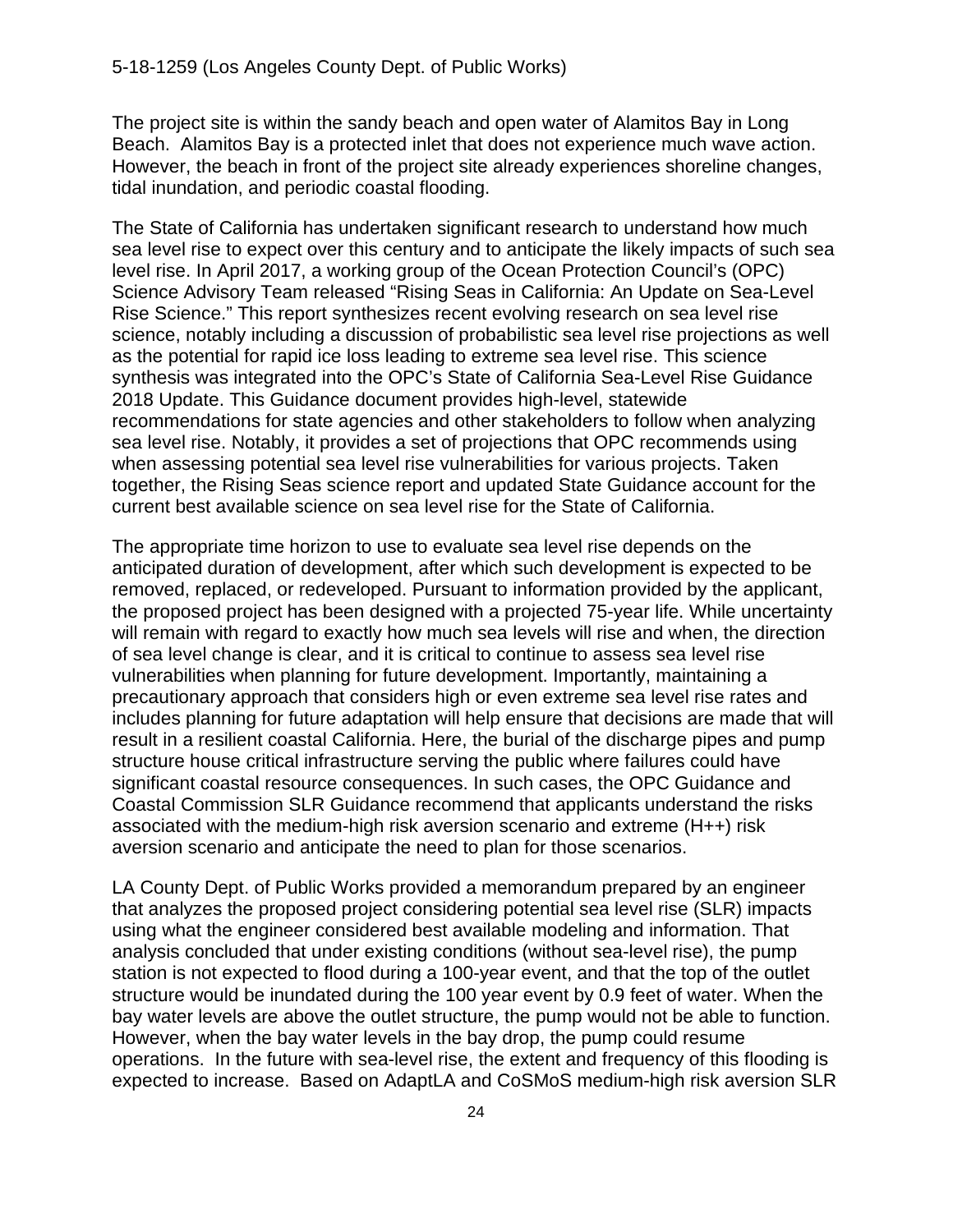scenario, the pump station and outfall structure are vulnerable in a "do nothing" scenario (e.g. without implementing any adaptation strategies like beach nourishment to slow down beach erosion). In the near-term (2035-2050) the outfall structure could flood during the 10-year event, and the pump station could flood during the 100-year event. In the mid-term (2055-2080) the outfall structure could flood monthly, and the pump station could flood during the 50-year storm event. In the long-term, with sea level rise up to six feet (2065-2090), the outfall structure could flood daily, and the pump station could flood monthly.

Additionally, engineering and alternatives analyses presented by the applicant indicate that other, longer-lasting alternative designs would likely require substantial reconstruction and would likely have greater impacts to the beach and open ocean habitats within Alamitos Bay. Such designs would require considerable time and funding to plan and implement. However, short-term adaptation strategies like increasing the height of the outlet structure and flood-proofing the pump station could be easily accomplished.

The pump station facilities must be reconstructed as soon as possible to continue to provide storm water pumping services during storm events to keep the surrounding areas from flooding. In order to allow the County to bury the discharge pipes and construct a new outlet structure while planning for a more permanent or long-term solution or other adaptation strategy, the Commission finds that a 20-year authorization period is appropriate in this case. Thus, **Special Condition 8** authorizes the proposed repairs on a temporary basis for twenty years to allow for the continued operation and function of the pump station facilities. This will allow the County to continue to protect the surrounding area from flooding during storm events, water quality and public health, while simultaneously allowing time to plan for future coastal hazard risks.

**Special Condition 8** specifies that prior to the expiration of the authorization period, the Permittee or its successors shall submit to the Commission an application for a coastal development permit amendment to either: (a) remove the approved development in its entirety, or (b) extend the length of time the approved development is authorized and modify its design as needed to ensure consistency with the Coastal Act. **Special Condition 8** also requires the permit amendment application to include a Coastal Hazards Analysis and Adaptation Plan that provides a clear long-term plan to ensure that the development minimizes hazard risks to the pump station as well as to protect coastal resources over the long-term (beyond the initial 20-year authorization through at least 2100). Pursuant to **Special Condition 8**, the plan must be informed by a geotechnical analysis of current and future coastal hazards, taking into account local sea level rise through at least 2100, considering medium-high risk aversion and extreme risk aversion scenarios, and based on the best available science at the time of plan preparation. **Special Condition 8** also requires the plan to include an alternatives analysis to the development to address any coastal hazard vulnerabilities identified, including but not limited to, alternatives involving design changes to the permitted development, floodproofing the pump station facility, and relocation of the entire facility to an area safe from flooding and other coastal hazards. Given that the pump station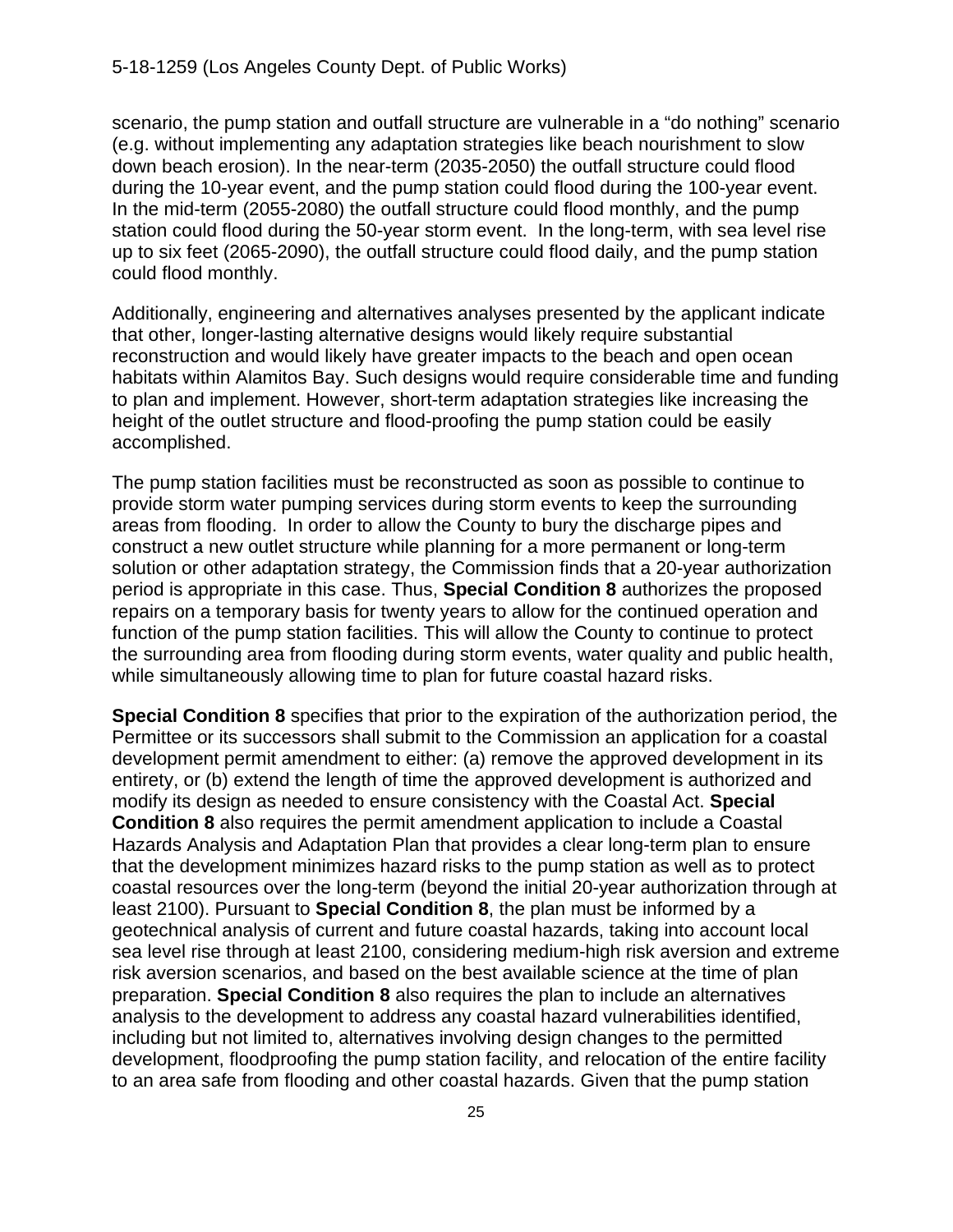comprises critical infrastructure serving the public where flooding could have significant coastal resource consequences, it is critical to coordinate the shorter-term development authorization with the longer-term effort in order to ensure the safety and functionality of the pump station into the more distant future. The OPC Guidance and Coastal Commission Guidance recommend that applicants understand the risks associated with higher sea level rise projections and develop adaptation pathways for those higher scenarios, even if projects are initially designed for lower projections. **Special Condition 8** requires the Applicant to analyze and plan for longer-term, higherprojection risks consistent with OPC guidance. With these conditions in place, the proposed development will minimize flooding risk and protect coastal resources consistent with the requirements of the Coastal Act.

Finally, considering the aforementioned hazards, the Commission also requires **Special Condition 9** which requires the applicant to assume the risks of flooding and other hazards to the property and waive any claim of liability on the part of the Commission. Given that the applicant has chosen to implement the project despite risks from hazards, the applicant must assume the risks. **Special Condition 9** notifies the applicant that the Commission is not liable for damage as a result of approving the permit for development. The condition also requires the applicant to indemnify the Commission in the event that third parties bring an action against the Commission as a result of the failure of the development to withstand the hazards or harm caused as a result of the failure of the development to withstand hazards. Therefore, for all of the above reasons, the Commission finds that the proposed project, as conditioned, will minimize risk to life and property from hazards, consistent with section 30253(a) of the Coastal Act.

## <span id="page-25-0"></span>**E. Cultural and Archaeological Resources**

Section 30244 of the Coastal Act states:

*Where development would adversely impact archaeological or paleontological resources as identified by the State Historic Preservation Officer, reasonable mitigation measures shall be required.*

Coastal Act Section 30244 states that reasonable mitigation measures shall be required where development would adversely impact archaeological resources. These resources may include sacred lands, traditional cultural places and resources, and archaeological sites.

On September 11, 2017, the County of Los Angeles mailed certified letters to the Gabrieleno Tongva and Gabrieleno Band of Mission Indians-Kizh Nation regarding the project. The County received one response from the Gabrieleno Band of Mission Indians – Kizh Nation requesting to consult on the project to provide the County with a more complete understanding of the prehistoric uses of the project area and the potential risk for causing a substantial adverse change to the significance of tribal cultural resources. The consultation meeting included representatives from the Los